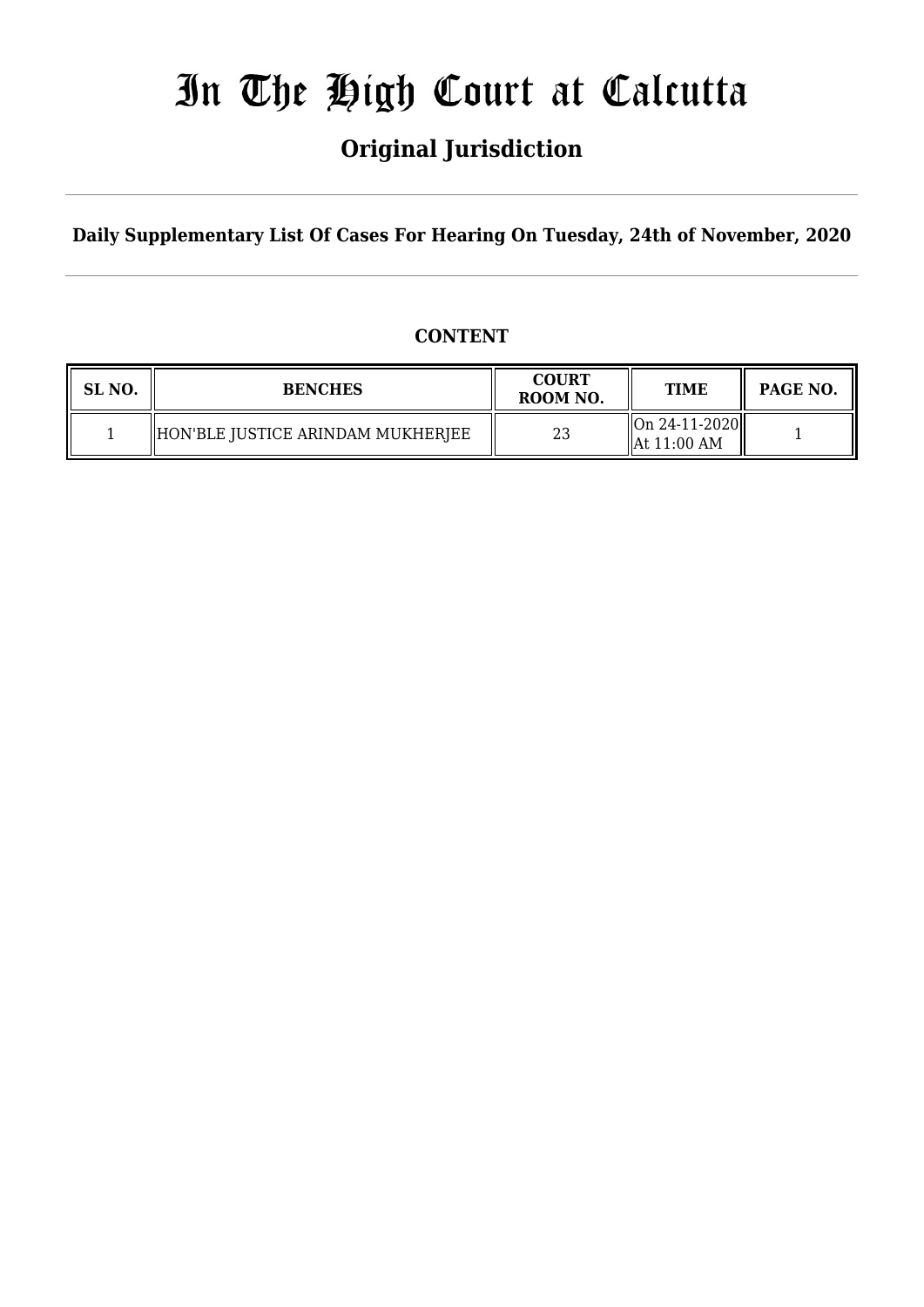

## In The High Court at Calcutta

### **Original Side**

**SUPPLEMENTARY CAUSELIST For Tuesday The 24th November 2020**

#### **COURT NO. 23**

#### **SINGLE BENCH () AT 11:00 AM HON'BLE JUSTICE ARINDAM MUKHERJEE (VIA VIDEO CONFERENCE)**

## **NOTE:MATTERS WILL BE TAKEN UP THROUGH PHYSICALHEARING**

#### **ONLY WHEN BOTH THE PARTIES ARE AGREED.**

#### **NOTE: (I) ORIGINAL SIDE MATTERS WILL BE TAKEN UP AT THE FIRST SITTING.**

#### **(II) SUPPLEMENTARY LIST WILL BE TAKEN UP FIRST.**

#### **(III) APPELLATE SIDE MATTERS WILL BE TAKEN UP AT 2:00 P.M. IMMEDIATELY AFTER COMPLETION OF THE APPELLATE SIDE MATTERS, IF TIME PERMITS ORIGINAL SIDE MATTERS WILL BE AGAIN TAKEN UP**

#### **NEW MOTIONS**

| $\mathbf{1}$   | AP/301/2020                                                     | AWESOME<br>INFRASTRUCTURE PVT LTD.<br>AND ANR<br>VS.<br>SABIL AHMED KHAN AND<br><b>ORS</b> | <b>EMON</b><br>BHATTACHARYA                                                                    |                                                            |
|----------------|-----------------------------------------------------------------|--------------------------------------------------------------------------------------------|------------------------------------------------------------------------------------------------|------------------------------------------------------------|
| $\overline{2}$ | IA NO. GA/41/2020<br>(Old No:<br>GA/1057/2020)<br>In CS/41/1989 | BANASREE.NEOGY & ANR.<br>Vs<br>MRS. SOMA GHOSH & ORS.                                      | S.SENBARAT,<br>A.K.PAUL,BANASREE<br>NEOGI<br>S.SENBARAT,<br>A.K.PAUL, BANASREE<br><b>NEOGI</b> | T.DUTTA<br>,G.C.SEN,S.GHOSH<br>T.DUTTA<br>,G.C.SEN,S.GHOSH |
| 3              | IA NO. GA/40/2020<br>(Old No:<br>GA/1056/2020)<br>In CS/41/1989 | BANASREE.NEOGY & ANR.<br>Vs.<br>MRS. SOMA GHOSH & ORS.                                     | S.SENBARAT,<br>A.K.PAUL,BANASREE<br>NEOGI<br>S.SENBARAT,<br>A.K.PAUL, BANASREE<br><b>NEOGI</b> | T.DUTTA<br>,G.C.SEN,S.GHOSH<br>T.DUTTA<br>,G.C.SEN,S.GHOSH |
| 4              | AP/557/2012                                                     | THE STATE OF WEST<br>BENGAL AND ORS.<br>VS<br>DILIP KUMAR CHATTERJEE                       | MR. PARITOSH SINHA                                                                             |                                                            |

IA NO: GA/1/2018(Old No:GA/2703/2018)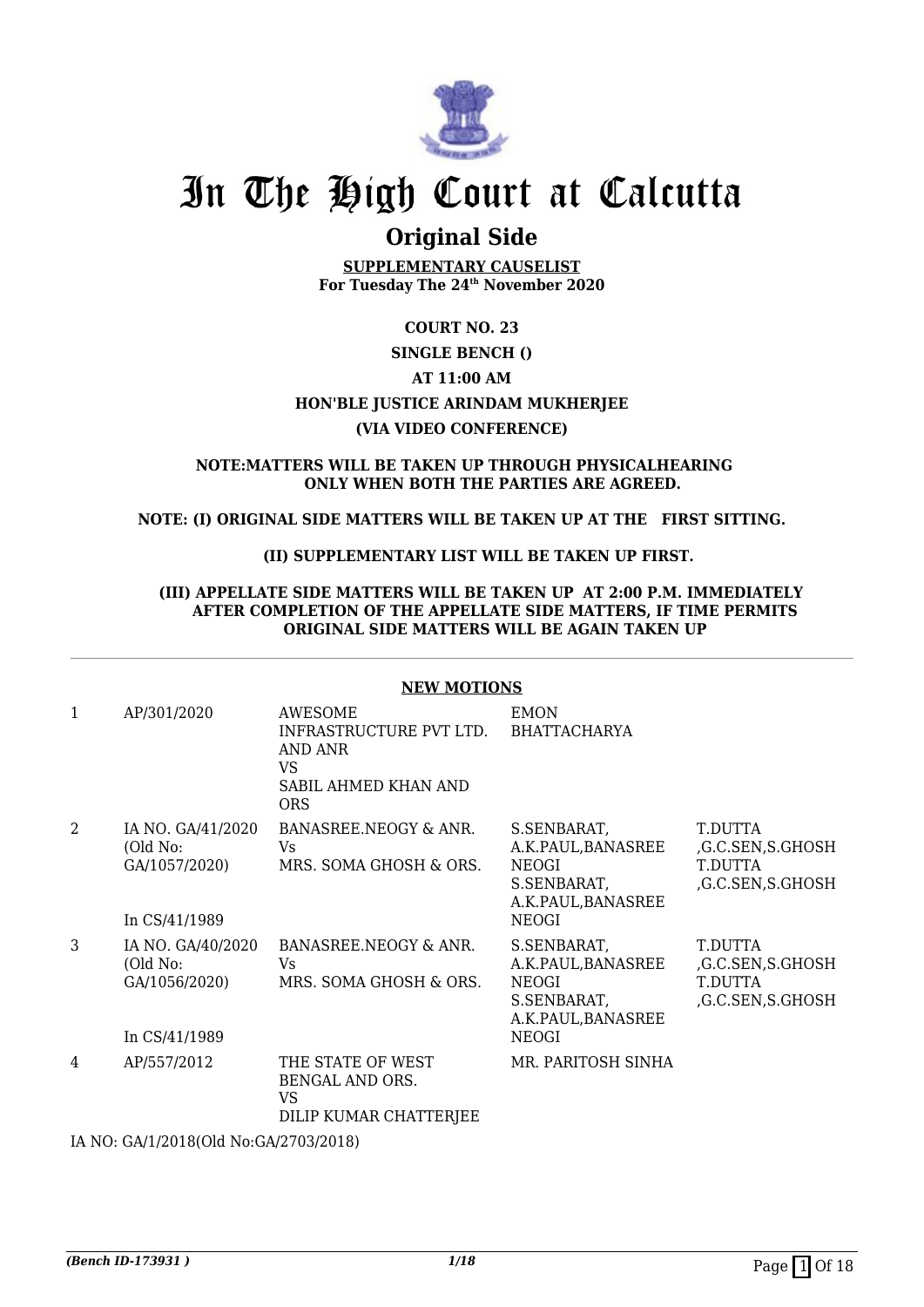#### *SUPPLEMENTARY CAUSELIST COURT NO 23-FOR TUESDAY THE 24TH NOVEMBER 2020 HIGH COURT OF CALCUTTA - 2 -*

| 5     | IA NO. GA/11/2020                            | CLP BUSINESS LLP<br>Vs<br>MRS. MITALI ATTICK & ORS.                                                       | <b>SINGHVI</b><br>SINGHVI & CO.                                             |                                              |
|-------|----------------------------------------------|-----------------------------------------------------------------------------------------------------------|-----------------------------------------------------------------------------|----------------------------------------------|
|       | In CS/291/2016                               |                                                                                                           |                                                                             |                                              |
| $6\,$ | IA NO. GA/1/2020<br>(Old No:<br>GA/224/2020) | IN THE GOODS OF: JHARNA<br>DAS, DECEASED<br>Vs                                                            | <b>SANDIP GHOSH</b><br><b>SANDIP GHOSH</b>                                  |                                              |
|       | In PLA/99/2017                               |                                                                                                           |                                                                             |                                              |
| 7     | IA NO. GA/10/2020                            | <b>ROMIT MITRA</b><br>Vs                                                                                  | DEEP NARAYAN<br><b>MUKHERJEE</b>                                            | <b>SOUVICK MITRA</b><br><b>SOUVICK MITRA</b> |
|       | In CS/135/2017                               | SHYAMAL KUMAR MITRA &<br>ORS.                                                                             | <b>DEEP NARAYAN</b><br>MUKHERJEE                                            |                                              |
| 8     | IA NO. GA/11/2020<br>In CS/135/2017          | <b>ROMIT MITRA</b><br>Vs<br>SHYAMAL KUMAR MITRA &<br>ORS.                                                 | <b>DEEP NARAYAN</b><br><b>MUKHERJEE</b><br><b>DEEP NARAYAN</b><br>MUKHERJEE | <b>SOUVICK MITRA</b><br><b>SOUVICK MITRA</b> |
| 9     | AP/684/2017                                  | PRAKASH INDUSTRIES LTD<br><b>VS</b><br>BENGAL ENERGY LTD &<br>ORS.                                        | MS. ADITI<br><b>BHATTACHARYYA</b>                                           | <b>SURANA &amp;</b><br>CHOUDHURY(RES.1)      |
|       |                                              | IA NO: GA/1/2019(Old No:GA/1186/2019), GA/2/2020(Old No:GA/394/2020)                                      |                                                                             |                                              |
| 10    | IA NO. GA/3/2020                             | IN THE GOODS OF: DIPIKA<br>DUTTA, DECEASED<br><b>Vs</b>                                                   | MALABIKA ROY DEY<br>MALABIKA ROY DEY                                        |                                              |
|       | In PLA/63/2018                               |                                                                                                           |                                                                             |                                              |
| 11    | IA NO. GA/2/2020                             | <b>BANI CHAKRABORTY</b><br>Vs<br>THE ELECTION                                                             | K.L.YADAV ND CO<br>K.L.YADAV ND CO                                          |                                              |
|       | In EP/4/2019                                 | <b>COMMISSION OF INDIA</b><br><b>AND ORS</b>                                                              |                                                                             |                                              |
| 12    | IA NO. GA/4/2020                             | <b>BANI CHAKRABORTY</b><br>Vs<br>THE ELECTION                                                             | K.L.YADAV ND CO<br>K.L.YADAV ND CO                                          |                                              |
|       | In EP/4/2019                                 | <b>COMMISSION OF INDIA</b><br><b>AND ORS</b>                                                              |                                                                             |                                              |
| 13    | IA NO. GA/1/2020                             | <b>BANI CHAKRABORTY</b><br>Vs<br>THE ELECTION                                                             | K.L.YADAV ND CO<br>K.L.YADAV ND CO                                          |                                              |
|       | In EP/4/2019                                 | <b>COMMISSION OF INDIA</b><br><b>AND ORS</b>                                                              |                                                                             |                                              |
| 14    | IA NO. GA/5/2020                             | M/S. SATYEN<br>CONSTRUCTION<br>Vs                                                                         | NIRMALENDU DAS<br>PARITOSH SINHA                                            | PARITOSH SINHA<br>NIRMALENDU DAS             |
|       | In AP/288/2019                               | STATE OF WEST BENGAL                                                                                      |                                                                             |                                              |
| 15    | PLA/411/2019                                 | IN THE GOODS OF - BIJOY<br>KUMAR BHATTER ALIAS<br><b>BIJAY KUMAR BHATTER</b><br>(DEC.)<br><b>VS</b><br>NA | SABYASACHI ROY                                                              |                                              |

IA NO: GA/1/2020(Old No:GA/1214/2020)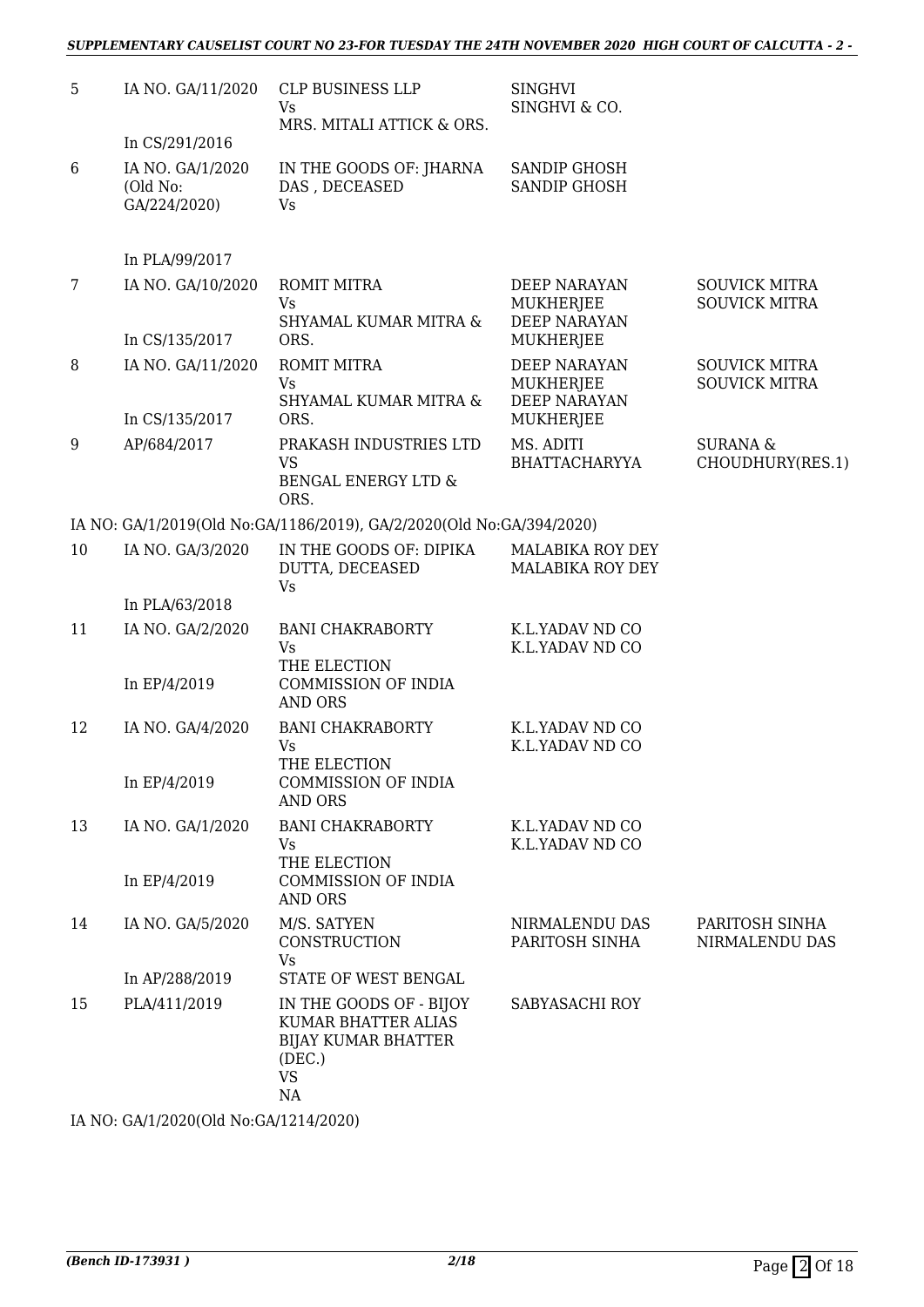| 16 | AP/417/2019                                                                                                                                                                                            | SREI EQUIPMENT FINANCE<br>LIMITED<br><b>VS</b><br><b>GANNON DUNKERLY AND</b><br>CO LTD                                     | AYAN CHAKRABORTY                         | <b>BIMAL KR.</b><br><b>SANGERERIA</b> |  |  |  |
|----|--------------------------------------------------------------------------------------------------------------------------------------------------------------------------------------------------------|----------------------------------------------------------------------------------------------------------------------------|------------------------------------------|---------------------------------------|--|--|--|
|    | IA NO: GA/1/2019(Old No:GA/2380/2019), GA/2/2019(Old No:GA/2381/2019), GA/3/2020(Old No:GA/955/2020),<br>GA/4/2020(Old No:GA/957/2020), GA/5/2020(Old No:GA/1026/2020), GA/6/2020(Old No:GA/1027/2020) |                                                                                                                            |                                          |                                       |  |  |  |
| 17 | ATA/4/2020                                                                                                                                                                                             | DEVVRAT TAPURIAH<br><b>VS</b><br><b>SHUBHECHHA</b><br>MILLENNIUM TRUST                                                     | <b>SKR ANDASSOCIATES</b>                 |                                       |  |  |  |
| 18 | ALP/9/2020                                                                                                                                                                                             | SRI NRIPENDRA KRISTO<br><b>DUTT</b><br><b>VS</b><br>MINATI DUTT AND ORS                                                    | <b>ANIRBAN</b><br><b>PRAMANICK</b>       |                                       |  |  |  |
| 19 | CS/36/2020                                                                                                                                                                                             | MERCURY EXPORTS AND<br>MANUFACTURING PVT LTD<br>VS<br>PUNJAB NATIONAL BANK                                                 | FOX AND MANDAL                           |                                       |  |  |  |
|    |                                                                                                                                                                                                        | IA NO: GA/1/2020(Old No:GA/768/2020), GA/2/2020                                                                            |                                          |                                       |  |  |  |
| 20 | CS/40/2020                                                                                                                                                                                             | DILIP KUMAR JAIN ALIAS<br><b>DILIP KUMAR RANAWAT</b><br><b>VS</b>                                                          | <b>AYUSH JAIN</b>                        |                                       |  |  |  |
|    |                                                                                                                                                                                                        | VIKAS D. JAIN AND ORS                                                                                                      |                                          |                                       |  |  |  |
|    | IA NO: GA/1/2020                                                                                                                                                                                       |                                                                                                                            |                                          |                                       |  |  |  |
| 21 | CS/50/2020                                                                                                                                                                                             | SALT LAKE SOCIETY FOR<br>HOTEL MANAGEMENT AND<br><b>ANR</b><br><b>VS</b><br><b>GAZI MURSHIDUL AREFIN</b><br><b>AND ORS</b> | <b>ARUNABHA DEB</b>                      |                                       |  |  |  |
|    | IA NO: GA/1/2020                                                                                                                                                                                       |                                                                                                                            |                                          |                                       |  |  |  |
| 22 | PLA/56/2020                                                                                                                                                                                            | IN THE GOODS OF SUJIT<br>SAHA ALIAS SUJIT KUMAR<br>SAHA (DEC)<br><b>VS</b><br>N/A                                          | ANJU CHAKRABORTY                         |                                       |  |  |  |
|    |                                                                                                                                                                                                        | IA NO: GA/1/2020(Old No:GA/613/2020), GA/2/2020                                                                            |                                          |                                       |  |  |  |
| 23 | IA NO. GA/3/2020                                                                                                                                                                                       | <b>BALASORE ALLOYS LTD</b><br>Vs<br><b>MEDIMALLC</b>                                                                       | MS. SHIVANGI THARD<br>MS. SHIVANGI THARD |                                       |  |  |  |
|    | In CS/59/2020                                                                                                                                                                                          |                                                                                                                            |                                          |                                       |  |  |  |
| 24 | CS/64/2020                                                                                                                                                                                             | BERGER PAINTS INDIA<br>LIMITED<br><b>VS</b><br><b>JSW PAINTS PRIVATE</b><br><b>LIMITED</b>                                 | <b>AMAN BAID</b>                         |                                       |  |  |  |
|    | IA NO: GA/1/2020, GA/2/2020                                                                                                                                                                            |                                                                                                                            |                                          |                                       |  |  |  |
| 25 | CS/70/2020                                                                                                                                                                                             | TERAI OVERSEAS PRIVATE<br><b>LIMITED</b><br><b>VS</b><br>SUDALAGUNTA SUGARS                                                | DEEPAK JAIN                              |                                       |  |  |  |
|    |                                                                                                                                                                                                        | <b>LIMITED</b>                                                                                                             |                                          |                                       |  |  |  |
|    | IA NO: GA/1/2020(Old No:GA/1088/2020)                                                                                                                                                                  |                                                                                                                            |                                          |                                       |  |  |  |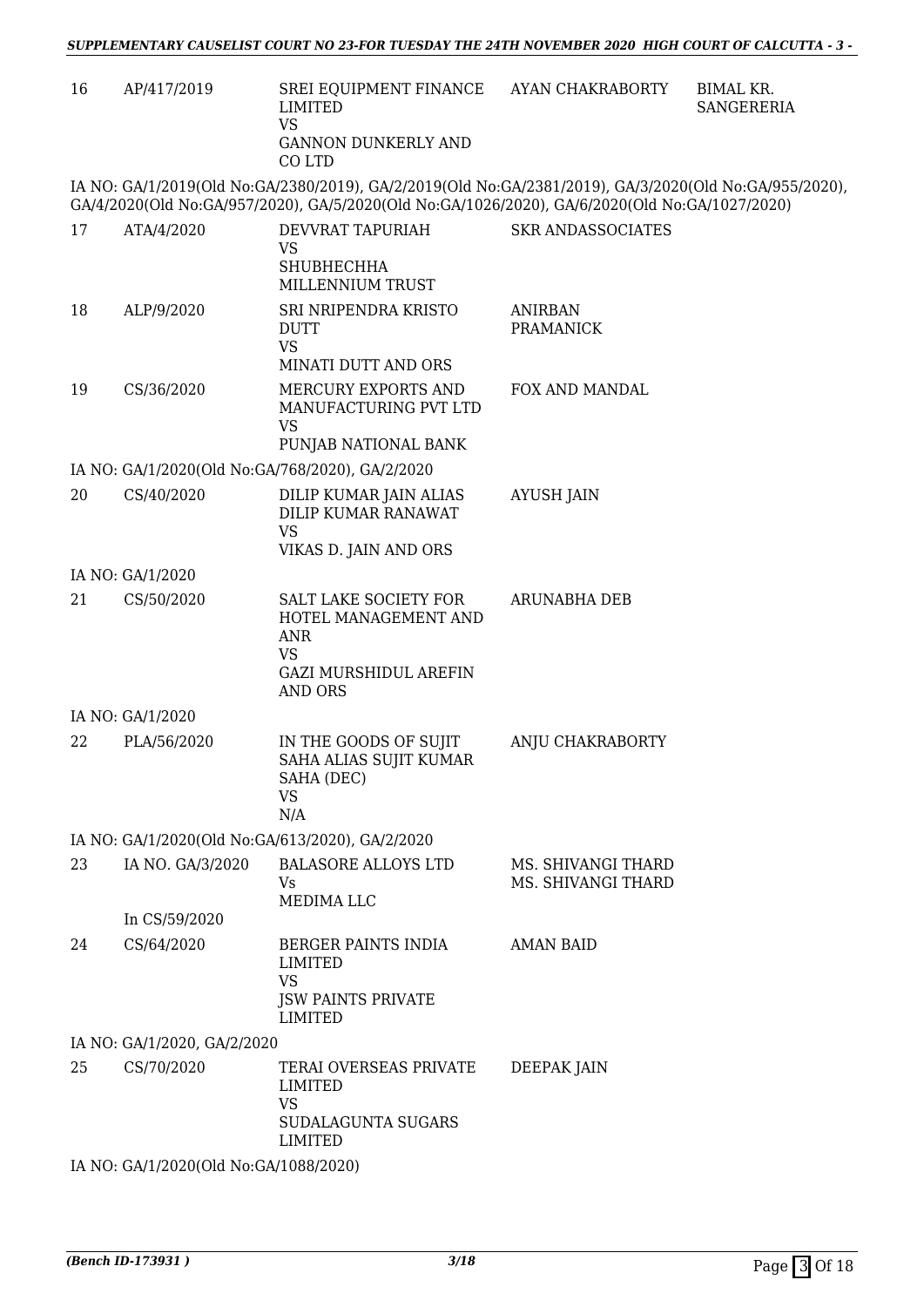#### *SUPPLEMENTARY CAUSELIST COURT NO 23-FOR TUESDAY THE 24TH NOVEMBER 2020 HIGH COURT OF CALCUTTA - 4 -*

| 26 | CS/71/2020                  | KANCHAN DEVI KOCHAR<br><b>VS</b>                                                                               | <b>CHOUDHURY AND</b><br>CO.               |
|----|-----------------------------|----------------------------------------------------------------------------------------------------------------|-------------------------------------------|
|    |                             | JAIDEEP HALWASIYA                                                                                              |                                           |
|    | IA NO: GA/1/2020            |                                                                                                                |                                           |
| 27 | IA NO. GA/1/2020            | IRC NATURAL RESOURCES<br><b>PVT LTD</b><br>Vs                                                                  | SANANDA GANGULI<br>SANANDA GANGULI        |
|    | In CS/82/2020               | THE NEW INDIA<br>ASSURANCE COMPANY LTD                                                                         |                                           |
| 28 | IA NO. GA/2/2020            | IRC NATURAL RESOURCES<br><b>PVT LTD</b>                                                                        | <b>SANANDA GANGULI</b><br>SANANDA GANGULI |
|    | In CS/82/2020               | Vs<br>THE NEW INDIA<br>ASSURANCE COMPANY LTD                                                                   |                                           |
| 29 | IA NO. GA/1/2020            | ANJAN KUMAR ROY<br>Vs                                                                                          | <b>VICTOR MOSES AND</b><br>CO             |
|    | In CS/88/2020               | CHAITALI ROY AND ANR                                                                                           | <b>VICTOR MOSES AND</b><br>CO             |
| 30 | IA NO. GA/2/2020            | ANJAN KUMAR ROY<br>Vs.                                                                                         | <b>VICTOR MOSES AND</b><br>CO             |
|    | In CS/88/2020               | CHAITALI ROY AND ANR                                                                                           | <b>VICTOR MOSES AND</b><br>CO             |
| 31 | CS/89/2020                  | HOORI KRIPALANI<br>VS<br>SURESH ISARDAS JAGTIANI                                                               | <b>SHIVANGI THARD</b>                     |
|    |                             | <b>AND ORS</b>                                                                                                 |                                           |
|    | IA NO: GA/1/2020            |                                                                                                                |                                           |
| 32 | CS/90/2020                  | PFIZER LIMITED AND ORS<br>VS<br>ALL WEST BENGAL SALES<br>REPRESENTATIVE UNION<br><b>AND ORS</b>                | <b>AMIT KUMAR NAG</b>                     |
|    | IA NO: GA/1/2020, GA/2/2020 |                                                                                                                |                                           |
|    |                             | 33 CS/92/2020 GANESH GRAINS LIMITED<br><b>ANDANR</b><br><b>VS</b><br>SHREE GANESH BESAN<br><b>MILL AND ORS</b> | KHAITAN AND CO                            |
|    | IA NO: GA/1/2020, GA/2/2020 |                                                                                                                |                                           |
| 34 | IA NO. GA/1/2020            | CHANDRAMUKHI IMPEX<br>LIMITED<br>Vs                                                                            | NILAY SENGUPTA<br>NILAY SENGUPTA          |
|    | In CS/93/2020               | VISHAL MEGA MART<br>PRIVATE LIMITED                                                                            |                                           |
| 35 | CS/95/2020                  | <b>BABITA KHEMKA</b><br><b>VS</b><br>CITY LIFE RETAIL PRIVATE<br><b>LIMITED</b>                                | ANURAG BAGARIA                            |
|    |                             |                                                                                                                |                                           |

IA NO: GA/1/2020, GA/2/2020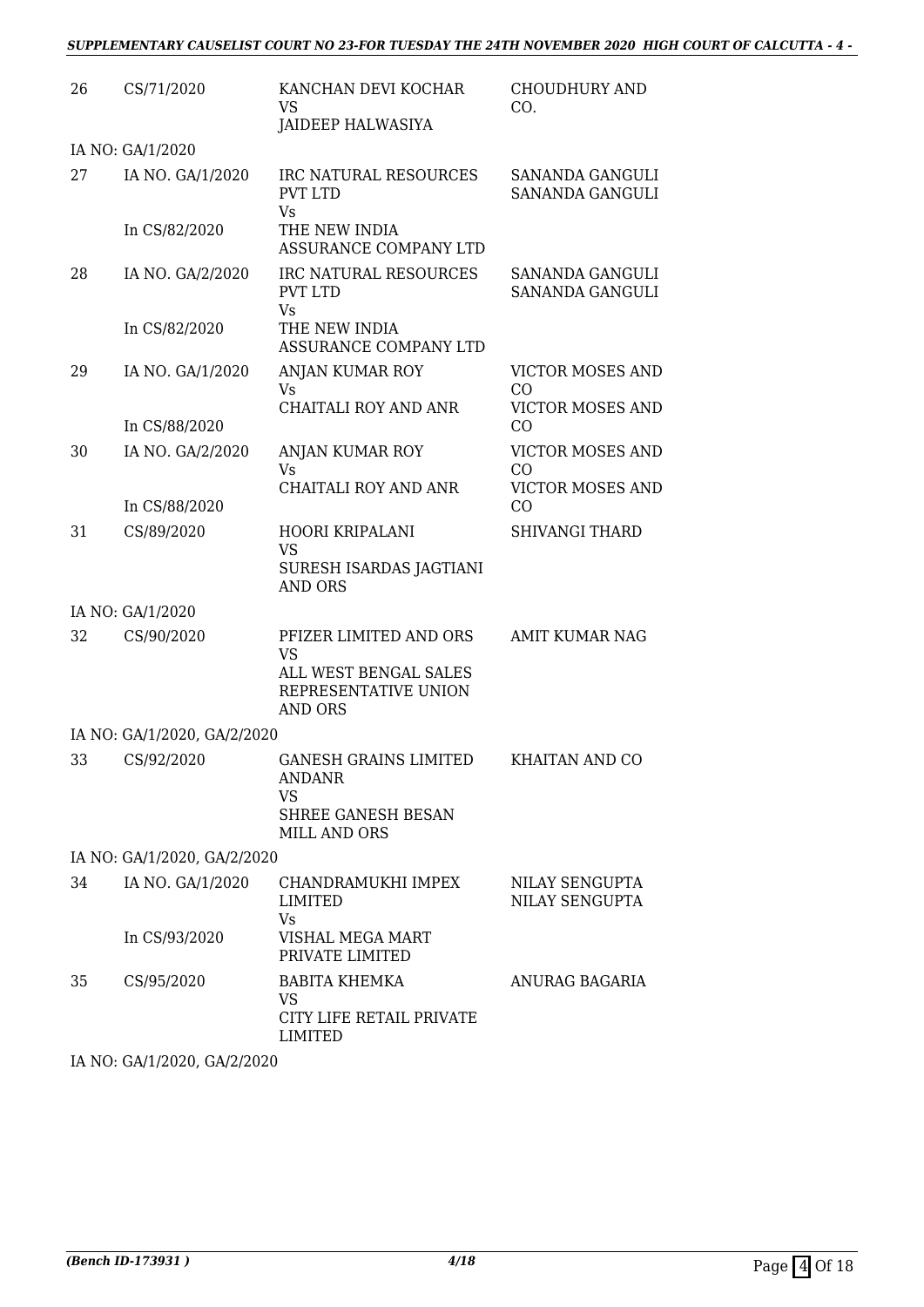| 36 | APO/97/2020                                   | <b>HINDUSTAN</b><br>CONSTRUCTION COMPANY<br><b>LTD</b><br><b>VS</b><br>SREI EQUIPMENT FINANCE<br><b>LTD</b> | <b>MANOJ KUMAR</b><br><b>TIWARI</b>                                 |
|----|-----------------------------------------------|-------------------------------------------------------------------------------------------------------------|---------------------------------------------------------------------|
|    | IA NO: GA/2/2020, GA/3/2020                   |                                                                                                             |                                                                     |
| 37 | IA NO. GA/1/2020<br>In CS/97/2020             | RAMESH CO.<br>Vs.<br>RAKMANI ISPAT PRIVATE<br>LIMITED                                                       | KHAITAN AND CO.<br>KHAITAN AND CO.                                  |
| 38 | PLA/99/2020                                   | IN THE GOODS OF-<br><b>BASUDEV MUKHERJEE</b><br>(DEC.)<br><b>VS</b><br>NA                                   | DIPENDRA NATH<br><b>CHUNDER</b>                                     |
|    |                                               | IA NO: GA/1/2020(Old No:GA/1051/2020), GA/2/2020(Old No:GA/1052/2020)                                       |                                                                     |
| 39 | IA NO. GA/1/2020                              | <b>LADYMOON TOWERS</b><br>PRIVATE LIMITED<br>Vs                                                             | <b>SWATI AGARWAL</b><br><b>SWATI AGARWAL</b>                        |
|    | In CS/99/2020                                 | MAHENDRA INVESTMENT<br><b>ADVISORS PRIVATE</b><br><b>LIMITED</b>                                            |                                                                     |
| 40 | AP/100/2020                                   | SREI EQUIPMENT FINANCE<br>LIMITED<br><b>VS</b><br>ADARSS NATURAL<br><b>RESOURCES PRIVATE</b><br>LIMITED     | SINHA AND CO.                                                       |
| 41 | APO/100/2020                                  | M/S KETAN<br>CONSTRUCTIONS LTD ORS<br><b>VS</b><br>SREI EQUIPMENT FINANCE<br><b>LTD</b>                     | MANAS DASGUPTA                                                      |
|    | IA NO: GA/1/2020                              |                                                                                                             |                                                                     |
| 42 | PLA/101/2020                                  | IN THE GOODS OF-<br>MAHESH KUMAR AGARWAL<br>(DEC.)<br><b>VS</b><br>NA                                       | YASH VARDHAN<br><b>DEORA</b>                                        |
|    |                                               | IA NO: GA/1/2020(Old No:GA/1023/2020), GA/2/2020, GA/3/2020                                                 |                                                                     |
| 43 | IA NO. GA/1/2020<br>(Old No:<br>GA/1130/2020) | IN THE GOODS OF SABITA<br>MITRA (DEC)<br>Vs                                                                 | RAHUL AUDDY AND<br>CO <sub>1</sub><br><b>RAHUL AUDDY AND</b><br>CO. |
|    | In PLA/103/2020                               |                                                                                                             |                                                                     |
| 44 | IA NO. GA/2/2020<br>(Old No:<br>GA/1131/2020) | IN THE GOODS OF SABITA<br>MITRA (DEC)<br>Vs                                                                 | <b>RAHUL AUDDY AND</b><br>CO.<br><b>RAHUL AUDDY AND</b><br>CO.      |

In PLA/103/2020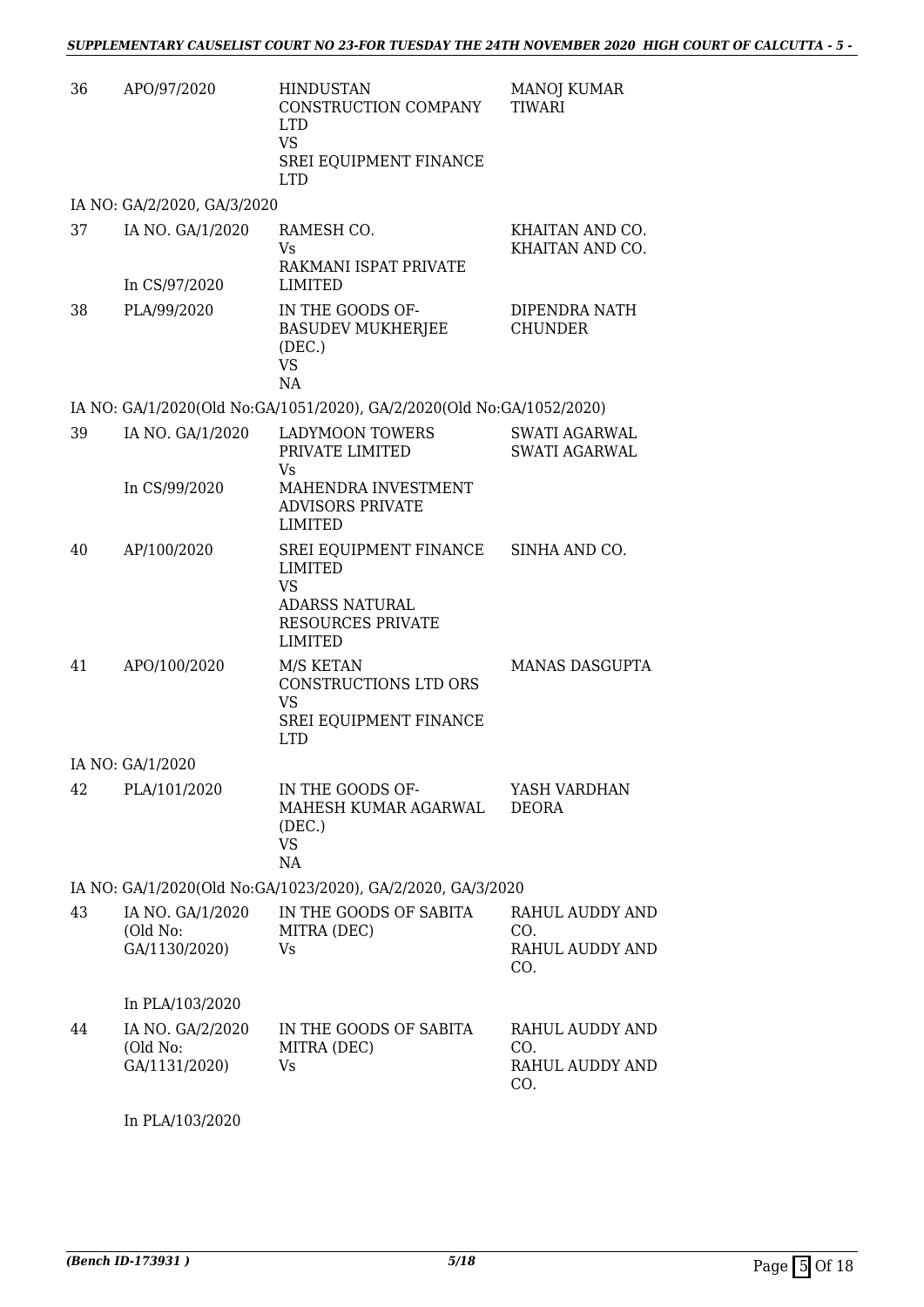| 45 | IA NO. GA/1/2020<br>In CS/107/2020            | KAIRA DISTRICT<br>COOPERATIVE MILK<br>PRODUCERS UNION LTD.<br>AND ANR.<br>Vs.                          | VICTOR DUTTA<br>VICTOR DUTTA                                       |
|----|-----------------------------------------------|--------------------------------------------------------------------------------------------------------|--------------------------------------------------------------------|
|    |                                               | MAA TARA TRADING CO.<br>AND ORS.                                                                       |                                                                    |
| 46 | IA NO. GA/1/2020<br>(Old No:<br>GA/1239/2020) | IN THE GOODS OF PUSHPA<br><b>DOSHI</b><br>Vs<br>NA                                                     | DIPENDRA NATH<br><b>CHUNDER</b><br>DIPENDRA NATH<br><b>CHUNDER</b> |
|    | In PLA/110/2020                               |                                                                                                        |                                                                    |
| 47 | AP/120/2020                                   | HARMILA N. KOYA<br><b>VS</b>                                                                           | SINHA AND CO                                                       |
|    |                                               | NARHARI PRASAD K. KOYA                                                                                 |                                                                    |
|    |                                               | IA NO: GA/1/2020(Old No:GA/1211/2020), GA/2/2020                                                       |                                                                    |
| 48 | IA NO. GA/1/2020                              | IN THE GOODS OF KAMAL<br>DASGUPTA (DEC)<br>Vs.                                                         | <b>VICTOR MOSES AND</b><br>CO<br><b>VICTOR MOSES AND</b>           |
|    | In PLA/151/2020                               | NA                                                                                                     | CO                                                                 |
| 49 | AP/159/2020                                   | DHOOT DEVELOPERS<br>PRIVATE LIMITED<br>VS<br>KOLKATA METROPOLITAN<br>DEVELOPMENT AUTHORITY<br>AND ANR. | SANJAY GINODIA                                                     |
| 50 | AP/160/2020                                   | STATE OF WEST BENGAL<br>AND ORS.<br><b>VS</b><br>DILIP KUMAR CHATTERJEE                                | PARITOSH SINHA                                                     |
|    | IA NO: GA/1/2020, GA/2/2020                   |                                                                                                        |                                                                    |
| 51 | AP/167/2020                                   | RAKESH KUMAR JINDAL<br><b>AND ANR</b><br><b>VS</b><br>ASHOK KUMAR JINDAL AND<br><b>ORS</b>             | <b>B M BAGARIA AND CO</b>                                          |
|    | wt52 AP/172/2020                              | RAKESH KUMAR JINDAL<br>AND ANR<br><b>VS</b><br>ASHOK KUMAR JINDAL AND<br><b>ORS</b>                    | <b>B M BAGARIA AND CO</b>                                          |
|    | IA NO: GA/1/2020(Old No:GA/1087/2020)         |                                                                                                        |                                                                    |
| 53 | AP/178/2020                                   | ANOOP KUMAR JINDAL AND LAXMI AGARWAL<br>ANR.<br><b>VS</b><br>RAKESH KUMAR JINDAL<br>AND ORS.           |                                                                    |
| 54 | AP/184/2020                                   | SREI EQUIPMENT FINANCE SINHA AND CO.<br>LIMITED<br><b>VS</b><br>SEIRRA INFRAVENTURE<br>PRIVATE LIMITED |                                                                    |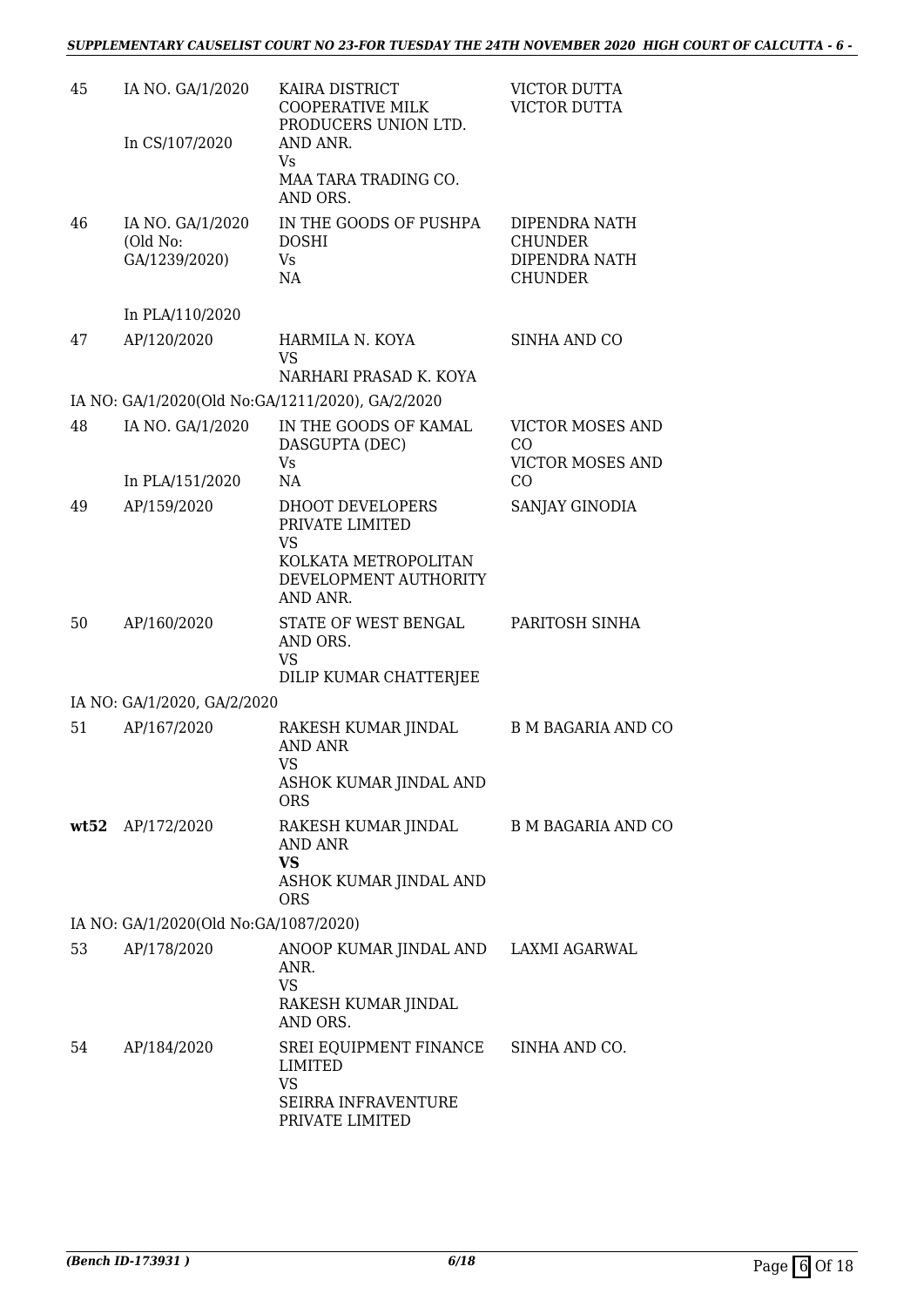| 55 | AP/185/2020 | SREI EQUIPMENT FINANCE SINHA AND CO.<br><b>LIMITED</b>                                                                |               |
|----|-------------|-----------------------------------------------------------------------------------------------------------------------|---------------|
|    |             | <b>VS</b><br>SEIRRA INFRAVENTURE<br>PRIVATE LIMITED                                                                   |               |
| 56 | AP/186/2020 | SREI EQUIPMENT FINANCE<br>LIMITED<br><b>VS</b><br>SEIRRA INFRAVENTURE<br>PRIVATE LIMITED                              | SINHA AND CO. |
| 57 | AP/187/2020 | SREI EQUIPMENT FINANCE SINHA AND CO.<br><b>LIMITED</b><br><b>VS</b><br>SEIRRA INFRAVENTURE                            |               |
| 58 | AP/188/2020 | PRIVATE LIMITED<br>SREI EQUIPMENT FINANCE SINHA AND CO.<br><b>LIMITED</b><br><b>VS</b>                                |               |
|    |             | <b>SEIRRA INFRAVENTURE</b><br>PRIVATE LIMITED                                                                         |               |
| 59 | AP/219/2020 | SAURYAJYOTI RENEWABLES SHAHANA NAZNIN<br>PVT. LTD.<br><b>VS</b><br>L AND K ENTERPRISE AND<br>ORS.                     |               |
| 60 | AP/244/2020 | SREI EQUIPMENT FINANCE SINHA AND CO.<br><b>LIMITED</b><br><b>VS</b><br><b>SEIRRA INFRAVENTURE</b><br>PRIVATE LIMITED  |               |
| 61 | AP/245/2020 | SREI EQUIPMENT FINANCE SINHA AND CO.<br><b>LIMITED</b><br><b>VS</b><br><b>SEIRRA INFRAVENTURE</b><br>PRIVATE LIMITED  |               |
| 62 | AP/246/2020 | SREI EQUIPMENT FINANCE SINHA AND CO.<br>LIMITED<br><b>VS</b><br><b>SEIRRA INFRAVENTURE</b><br>PRIVATE LIMITED         |               |
| 63 | AP/247/2020 | SREI EQUIPMENT FINANCE<br>LIMITED<br><b>VS</b><br><b>SEIRRA INFRAVENTURE</b><br>PRIVATE LIMITED                       | SINHA AND CO. |
| 64 | AP/248/2020 | SREI EQUIPMENT FINANCE<br><b>LIMITED</b><br><b>VS</b><br><b>SEIRRA INFRAVENTURE</b><br>PRIVATE LIMITED                | SINHA AND CO. |
| 65 | AP/251/2020 | <b>BLA PROJECTS PRIVATE</b><br>LIMITED<br><b>VS</b><br>WEST BENGAL POWER<br><b>DEVELOPMENT</b><br>CORPORATION LIMITED | DEBDEEP SINHA |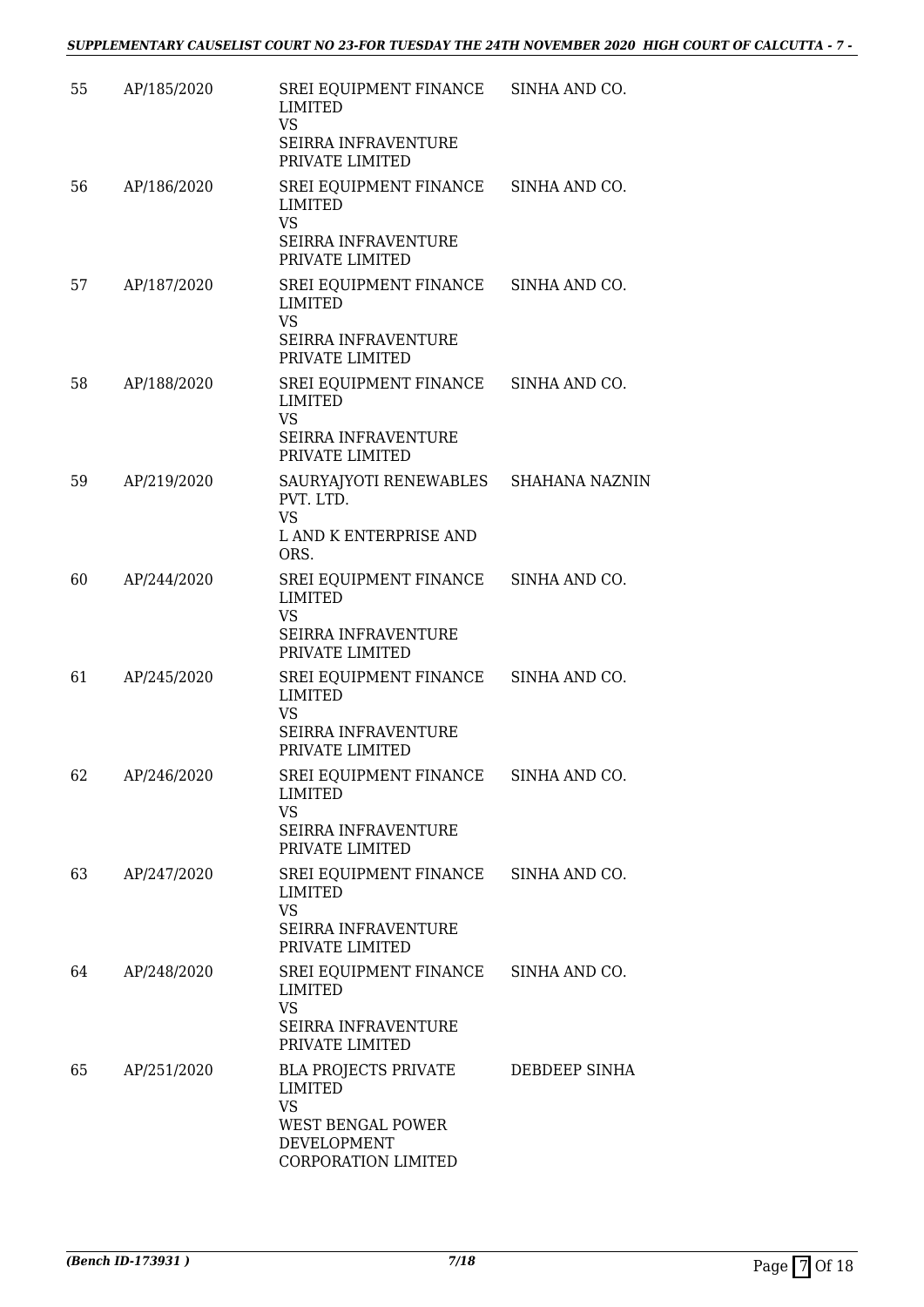| 66 | AP/252/2020      | RONGXIN POWER<br>ELECTRONICS PRIVATE<br>LIMITED<br><b>VS</b><br>JAYA ENGINEERS AND<br><b>CONTRACTORS</b>                     | <b>BARNIK GHOSH</b>                  |
|----|------------------|------------------------------------------------------------------------------------------------------------------------------|--------------------------------------|
|    | IA NO: GA/1/2020 |                                                                                                                              |                                      |
| 67 | AP/260/2020      | SAGAR VYAPAAR PRIVATE<br>LIMITED<br><b>VS</b><br>UNITED INDIA INSURANCE<br><b>LIMITED</b>                                    | AJAY GAGGAR                          |
|    | IA NO: GA/1/2020 |                                                                                                                              |                                      |
| 68 | AP/263/2020      | SHRI ADITYA KUMAR<br><b>CHATTERJEE</b><br><b>VS</b><br>M/S. RAVI RANJAN<br>DEVELOPERS PRIVATE<br><b>LIMITED</b>              | EMON<br><b>BHATTACHARYA</b>          |
| 69 | AP/268/2020      | <b>IFGL REFRACTORIES</b><br><b>LIMITED</b><br><b>VS</b><br>LINDSAY INTERNATIONAL<br>PRIVATE LIMITED                          | <b>ARUNABHA DEB</b>                  |
|    | IA NO: GA/1/2020 |                                                                                                                              |                                      |
| 70 | AP/269/2020      | <b>IFGL REFRACTORIES</b><br>LIMITED<br><b>VS</b><br>LINDSAY INTERNATIONAL<br>PRIVATE LIMITED                                 | <b>ARUNABHA DEB</b>                  |
|    | IA NO: GA/1/2020 |                                                                                                                              |                                      |
| 71 | AP/270/2020      | P G AND W SAWOO PVT LTD SHARMISTHA LAHA<br><b>VS</b><br>UNION OF INDIA , MINS OF<br><b>FINANCE DEPT OF</b><br><b>REVENUE</b> |                                      |
| 72 | AP/279/2020      | UNIVERSAL CONSORTIUM<br>OF ENGINEERS PVT LTD<br><b>VS</b><br>SRI KANAK MITRA AND ANR                                         | MAHESWARI<br><b>SHARMA</b>           |
| 73 | AP/282/2020      | UMESH RAY<br>VS.<br>HDFC BANK LTD.                                                                                           | <b>SWETA GANDHI</b><br><b>MURGAI</b> |
| 74 | AP/284/2020      | GARDEN REACH SHIP<br>BUILDERS AND ENGINEERS<br>LIMITED<br><b>VS</b><br><b>ELASTOLAN ENGINEERS</b><br><b>PVT LTD</b>          | <b>BASANTA KUMAR</b><br><b>SEN</b>   |
| 75 | AP/286/2020      | CIMMCO LTD<br><b>VS</b><br>TEXMACO RAIL AND<br><b>ENGINEERING LTD</b>                                                        | SAYANTAN BOSE                        |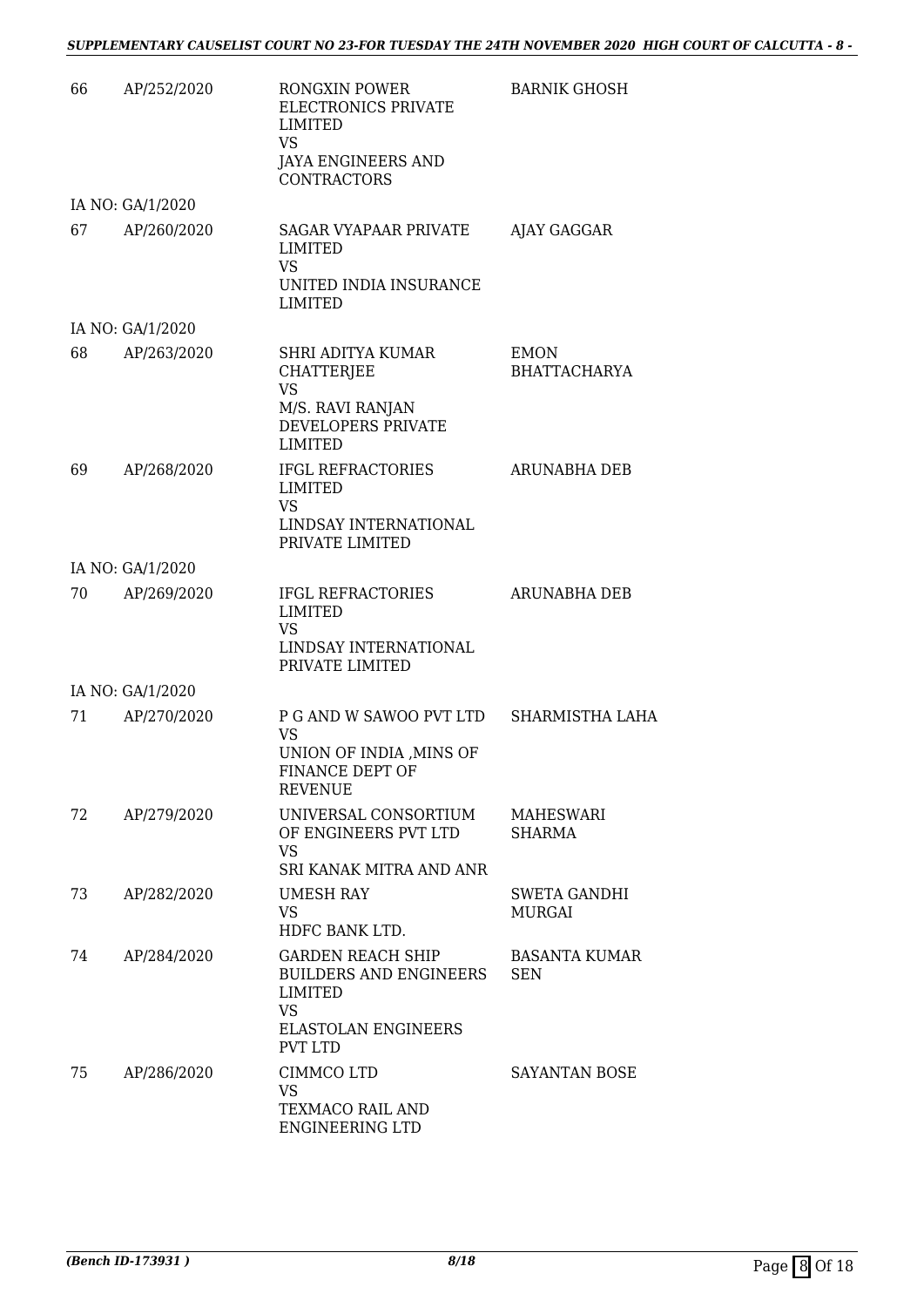| 76 | AP/288/2020      | THE CHAIRMAN BOARD OF<br>TRUSTEES FOR SHYAMA<br>PRASAD MOOKHERJEE<br>PORT KOLKATA<br><b>VS</b>                 | S JALAN AND CO                      |
|----|------------------|----------------------------------------------------------------------------------------------------------------|-------------------------------------|
|    |                  | UNIVERSAL SEA PORT<br>PRIVATE LTD                                                                              |                                     |
|    | IA NO: GA/1/2020 |                                                                                                                |                                     |
| 77 | AP/293/2020      | THE HOOGHLY MILLS<br><b>COMPANY LIMITED</b><br><b>VS</b><br><b>ACUMEN J MARKETING</b><br>PRIVATE LIMITED       | <b>VICTOR MOSES AND</b><br>CO       |
| 78 | AP/294/2020      | THE HOOGHLY MILLS<br><b>COMPANY LIMITED</b><br><b>VS</b><br><b>ACUMEN J MARKETING</b><br>PRIVATE LIMITED       | <b>VICTOR MOSES AND</b><br>CO       |
| 79 | AP/295/2020      | <b>HOOGHLY MILLS PROJECTS</b><br>LIMITED<br><b>VS</b><br><b>ACUMEN J MARKETING</b><br>PRIVATE LIMITED          | <b>VICTOR MOSES AND</b><br>CO       |
| 80 | AP/296/2020      | <b>HOOGHLY MILLS PROJECTS</b><br>LIMITED<br>VS<br>ACUMEN J MARKETING<br>PRIVATE LIMITED                        | <b>VICTOR MOSES AND</b><br>CO       |
| 81 | AP/300/2020      | <b>HINDUSTAN COPPER</b><br><b>LIMITED</b><br>VS<br>M/S. BHAGWATI OXYGEN<br><b>LIMITED</b>                      | S. JALAN AND CO.                    |
| 82 | AP/306/2020      | KUSHAL POLYSACKS PVT<br>LTD.<br><b>VS</b><br>MY PREFERRED<br><b>TRANSFORMATION AND</b><br>HOSPITALITY PVT LTD. | NILAY SENGUPTA                      |
| 83 | AP/307/2020      | PRATYUSH MUKHERJEE<br>VS<br><b>SWAPAN MONDAL</b>                                                               | <b>SATYENDRA</b><br>AGARWAL         |
| 84 | AP/313/2020      | MS MADHU DHANANI AND<br><b>ORS</b><br><b>VS</b><br>M/S. GIGGLES PVT LTD                                        | <b>SKB AND</b><br><b>ASSOCIATES</b> |
| 85 | AP/314/2020      | SHRACHI DEVELOPERS PVT<br><b>LTD</b><br><b>VS</b><br>BIDYUTLATA MAHAPATRA                                      | <b>SAUBHIK</b><br><b>CHOWDHURY</b>  |
|    |                  | <b>NEW CHAMBER APPLICATIONS</b>                                                                                |                                     |
| 86 | IA NO. GA/4/2020 | HDFC BANK LTD<br>Vs<br><b>SOUNAK CHAKRABORTY</b>                                                               | SINHA AND CO<br>SINHA AND CO        |
|    | In EC/717/2014   | AND ANR                                                                                                        |                                     |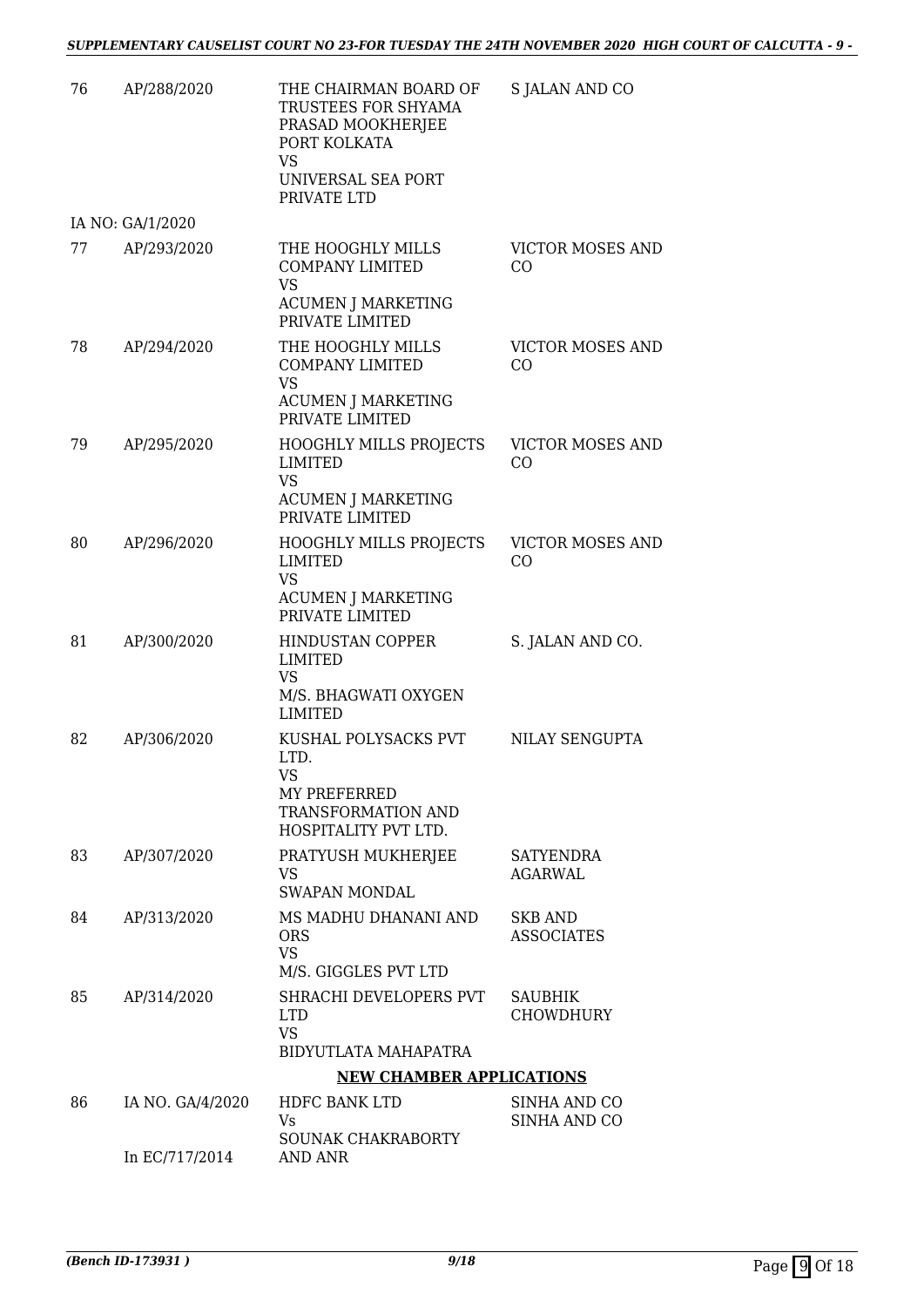| 87 | EC/1076/2015                        | TATA MOTORS FINANCE<br><b>LTD</b><br><b>VS</b><br>KALI DASI MAHATO & ANR.                                               | SINHA & CO                                    |                                   |
|----|-------------------------------------|-------------------------------------------------------------------------------------------------------------------------|-----------------------------------------------|-----------------------------------|
| 88 | EC/155/2017                         | AMIYA STEEL PRIVATE<br>LIMITED<br><b>VS</b><br>STEEL AUTHORITY OF                                                       | SANDERSONS &<br><b>MORGANS</b>                |                                   |
|    |                                     | <b>INDIA LIMITED</b>                                                                                                    |                                               |                                   |
| 89 | EC/179/2017                         | RASHMI CEMENT LIMITED<br><b>VS</b><br>M/S. CORE MINERALS                                                                | <b>ATISH GHOSH &amp;</b><br><b>ASSOCIATES</b> | <b>SARADA</b><br><b>HARIHARAM</b> |
|    |                                     | IA NO: GA/2/2020, GA/3/2020(Old No:GA/932/2020)                                                                         |                                               |                                   |
|    | wt90 CS/334/2015                    | RASHMI CEMENT LIMITED<br>VS<br>M/S. CORE MINERALS                                                                       | <b>CHOUDHURY'S LAW</b><br><b>OFFICES</b>      |                                   |
| 91 | EC/243/2017                         | TALAT AHMED & ORS.<br><b>VS</b><br>PRABHADEEP<br>CONSTRUCTION PV T LTD &<br>ORS.                                        | SINHA & CO                                    | SANDIP KR.<br>DATTA(RES.4,5)      |
|    |                                     | IA NO: GA/1/2018(Old No:GA/2016/2018), GA/2/2020                                                                        |                                               |                                   |
| 92 | EC/459/2018<br>WITH GA/2703/2018 VS | DILIP KUMAR CHATTERJEE<br>STATE OF WEST BENGAL                                                                          | NIRMALENDU DAS                                |                                   |
|    |                                     | IA NO: GA/1/2019, GA/2/2019, GA/3/2019(Old No:GA/2251/2019)                                                             |                                               |                                   |
| 93 | EC/515/2018                         | MAGMA FINCORP LIMITED<br>VS<br>JAIPAL & ANR.                                                                            | SINHA & CO.                                   |                                   |
| 94 | EC/121/2019                         | TATA MOTORS FINANCE<br><b>SOLUTIONS LIMITED</b><br><b>VS</b><br><b>ROADWINGS</b><br>INTERNATIONAL PVT. LTD.<br>AND ANR. | SINHA AND CO.                                 | DEEPAK KR. SINGH<br>(J/D)         |
| 95 | EC/288/2019                         | JAIN INFRAPROJECTS LTD<br>VS<br>THE KOLKATA MUNICIPAL                                                                   | PUSHAN MAJUMDAR                               |                                   |
| 96 | EC/34/2020                          | CORPORATION<br>MAGMA FINCORP LIMITED<br>VS<br><b>SEVEN H.LOGISTICS</b><br>PRIVATE LIMITED AND ANR.                      | SINHA AND CO.                                 |                                   |
|    | IA NO: GA/1/2020                    |                                                                                                                         |                                               |                                   |
| 97 | EC/91/2020                          | MAGMA FINCORP LIMITED<br><b>VS</b><br><b>GAYATRI BIOTECH AND</b><br>ORS.                                                | SINHA AND CO.                                 |                                   |
| 98 | EC/92/2020                          | MAGMA FINCORP LIMITED<br><b>VS</b><br><b>SUNIL SABZI BHANDAR</b><br>AND ORS.                                            | SINHA AND CO.                                 |                                   |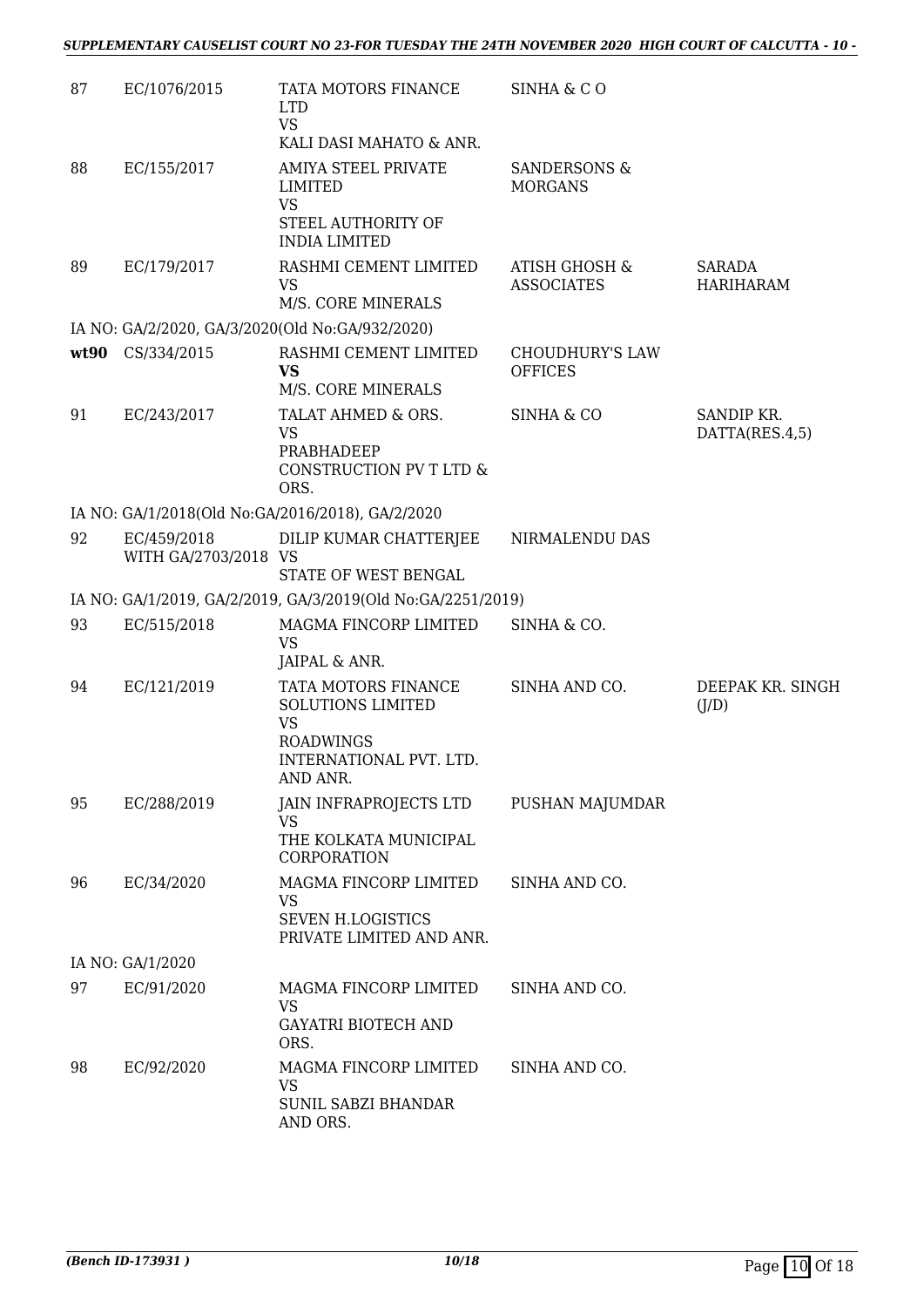#### *SUPPLEMENTARY CAUSELIST COURT NO 23-FOR TUESDAY THE 24TH NOVEMBER 2020 HIGH COURT OF CALCUTTA - 11 -*

| 99  | EC/93/2020                           | MAGMA FINCORP LIMITED<br>VS<br><b>RUSHI ELECTRONICS AND</b>                                               | SINHA AND CO.                  |
|-----|--------------------------------------|-----------------------------------------------------------------------------------------------------------|--------------------------------|
|     |                                      | ORS.                                                                                                      |                                |
| 100 | EC/109/2020                          | MOUNTVIEW TRACOM LLP<br><b>VS</b><br>APL METAL LIMITED                                                    | L.P. AGARWALLA AND<br>CO.      |
|     | IA NO: GA/1/2020                     |                                                                                                           |                                |
| 101 | IA NO. GA/1/2020                     | MAGMA FINCORP LIMITED<br>Vs<br><b>QUASAR INFOTEK PRIVATE</b>                                              | SINHA AND CO.<br>SINHA AND CO. |
|     | In EC/117/2020                       | LIMITED AND ORS.                                                                                          |                                |
| 102 | IA NO. GA/1/2020                     | MAGMA FINCORP LIMITED<br><b>Vs</b><br>JOSHI DOMINIC AND ANR.                                              | SINHA AND CO.<br>SINHA AND CO. |
|     | In EC/118/2020                       |                                                                                                           |                                |
| 103 | IA NO. GA/1/2020                     | MAGMA FINCORP LIMITED<br>Vs<br><b>AAWRUN FURNISHINGS</b>                                                  | SINHA AND CO.<br>SINHA AND CO. |
|     | In EC/119/2020                       | MANTRA PRIVATE LIMITED<br>AND ORS.                                                                        |                                |
| 104 | IA NO. GA/1/2020                     | MAGMA FINCORP LIMITED<br>Vs<br>HRV PROJECTS PRIVATE                                                       | SINHA AND CO.<br>SINHA AND CO. |
|     | In EC/120/2020                       | LIMITED AND ORS.                                                                                          |                                |
| 105 | EC/122/2020                          | <b>SWAPAN TRADERS</b><br><b>VS</b><br><b>UNION OF INDIA</b>                                               | <b>TAPAS DUTTA</b>             |
|     | IA NO: GA/1/2020(Old No:GA/967/2020) |                                                                                                           |                                |
| 106 | EC/124/2020                          | MAGMA FINCORP LIMITED<br><b>VS</b>                                                                        | SINHA AND CO.                  |
|     |                                      | MANOJ KUMAR AGARWALA<br>AND ORS.                                                                          |                                |
| 107 | EC/126/2020                          | MAGMA FINCORP LIMITED<br>VS<br>ALKHARAM AND ANR.                                                          | SINHA AND CO.                  |
| 108 | EC/128/2020                          | MAGMA FINCORP LIMITED<br>VS.                                                                              | SINHA AND CO.                  |
|     |                                      | YOG AGENCIES AND ORS.                                                                                     |                                |
| 109 | EC/129/2020                          | SAREGAMA INDIA LTD<br>VS<br>MITESH MEHTA                                                                  | <b>KHAITAN AND CO</b>          |
| 110 | EC/130/2020                          | MAGMA HOUSING FINANCE<br>LIMITED<br><b>VS</b>                                                             | SINHA AND CO.                  |
| 111 | EC/131/2020                          | RANJEET KUMAR AND ORS.<br>MAGMA FINCORP LIMITED<br>VS<br>SHIV SHAKTI HATCHERY<br>PRIVATE LIMITED AND ORS. | SINHA AND CO.                  |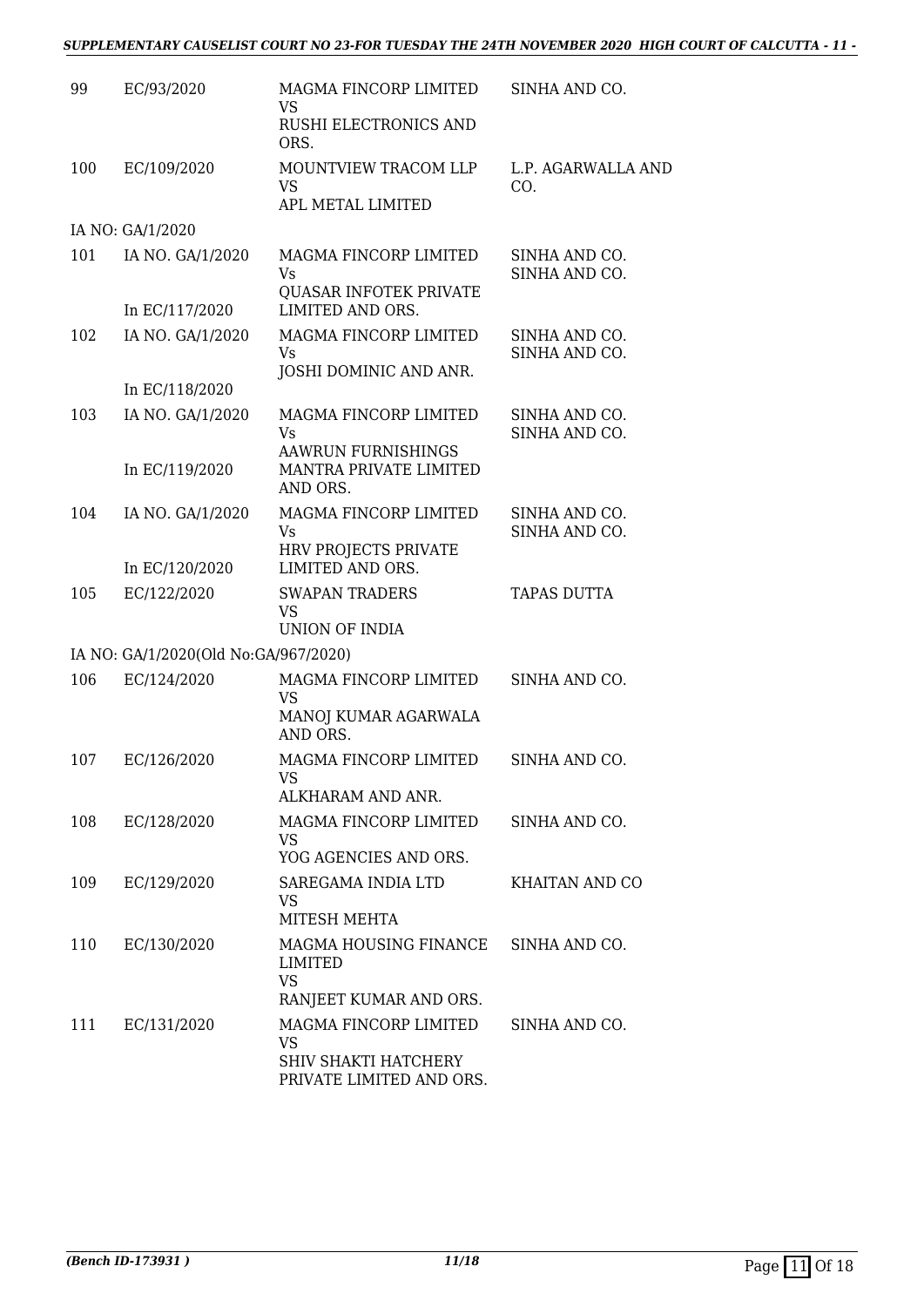| 112 | EC/132/2020      | MAGMA FINCORP LIMITED<br><b>VS</b><br>PYRAMIDS STAFFING<br><b>SOLUTION PRIVATE</b><br>LIMITED AND ORS.                           | SINHA AND CO.          |
|-----|------------------|----------------------------------------------------------------------------------------------------------------------------------|------------------------|
| 113 | EC/133/2020      | MAGMA FINCORP LIMITED<br><b>VS</b><br>SHASHIDHARAN K V AND<br>ANR.                                                               | SINHA AND CO.          |
| 114 | EC/134/2020      | MAGMA FINCORP LIMITED<br><b>VS</b>                                                                                               | SINHA AND CO.          |
| 115 | EC/135/2020      | JAVEED STEEL AND ORS.<br>MAGMA FINCORP LIMITED<br><b>VS</b><br><b>SMAAT APPS AND</b><br>TECHNOLOGIES PRIVATE<br>LIMITED AND ORS. | SINHA AND CO.          |
| 116 | EC/136/2020      | MAGMA FINCORP LIMITED<br>VS<br><b>ANMOL FERRO IMPEX</b><br>PRIVATE LIMITED AND ORS.                                              | SINHA AND CO.          |
| 117 | EC/137/2020      | MAGMA FINCORP LIMITED<br>VS<br>SRI VARADARAJA FOODS<br><b>EXPORTS PRIVATE LIMITED</b><br>AND ORS.                                | SINHA AND CO.          |
| 118 | EC/145/2020      | C AND E LTD<br>(COMPONENTS AND<br>EQUIPMNETS LTD ) AND<br><b>ANR</b><br>VS<br><b>GOPAL DAS BAGRI AND ORS</b>                     | <b>SANANDA GANGULI</b> |
|     | IA NO: GA/1/2020 |                                                                                                                                  |                        |
| 119 | EC/146/2020      | M/S UNIVERSAL SEAPORT<br>PRIVATE LIMITED<br><b>VS</b><br>THE CHAIRMAN BOARD OF<br>TRUSTEE FOR THE PORT OF<br><b>KOLKATA</b>      | VIKRAM WADEHRA         |
|     | IA NO: GA/1/2020 |                                                                                                                                  |                        |
| 120 | EC/148/2020      | MAGMA FINCORP LIMITED<br>VS<br>D KIRAN NAIDU AND ANR.                                                                            | SINHA AND CO.          |
| 121 | EC/149/2020      | MAGMA FINCORP LIMITED<br>VS<br>DEVESH KUMAR DVIVEDI<br>AND ORS.                                                                  | SINHA AND CO.          |
| 122 | EC/151/2020      | MAGMA FINCORP LIMITED<br><b>VS</b><br>MACTORES INNOVATIONS<br>PRIVATE LIMITED AND ORS.                                           | SINHA AND CO.          |
| 123 | EC/152/2020      | MAGMA FINCORP LIMITED<br>VS<br><b>SRI MURUGA AGENCIES</b><br>AND ORS.                                                            | SINHA AND CO.          |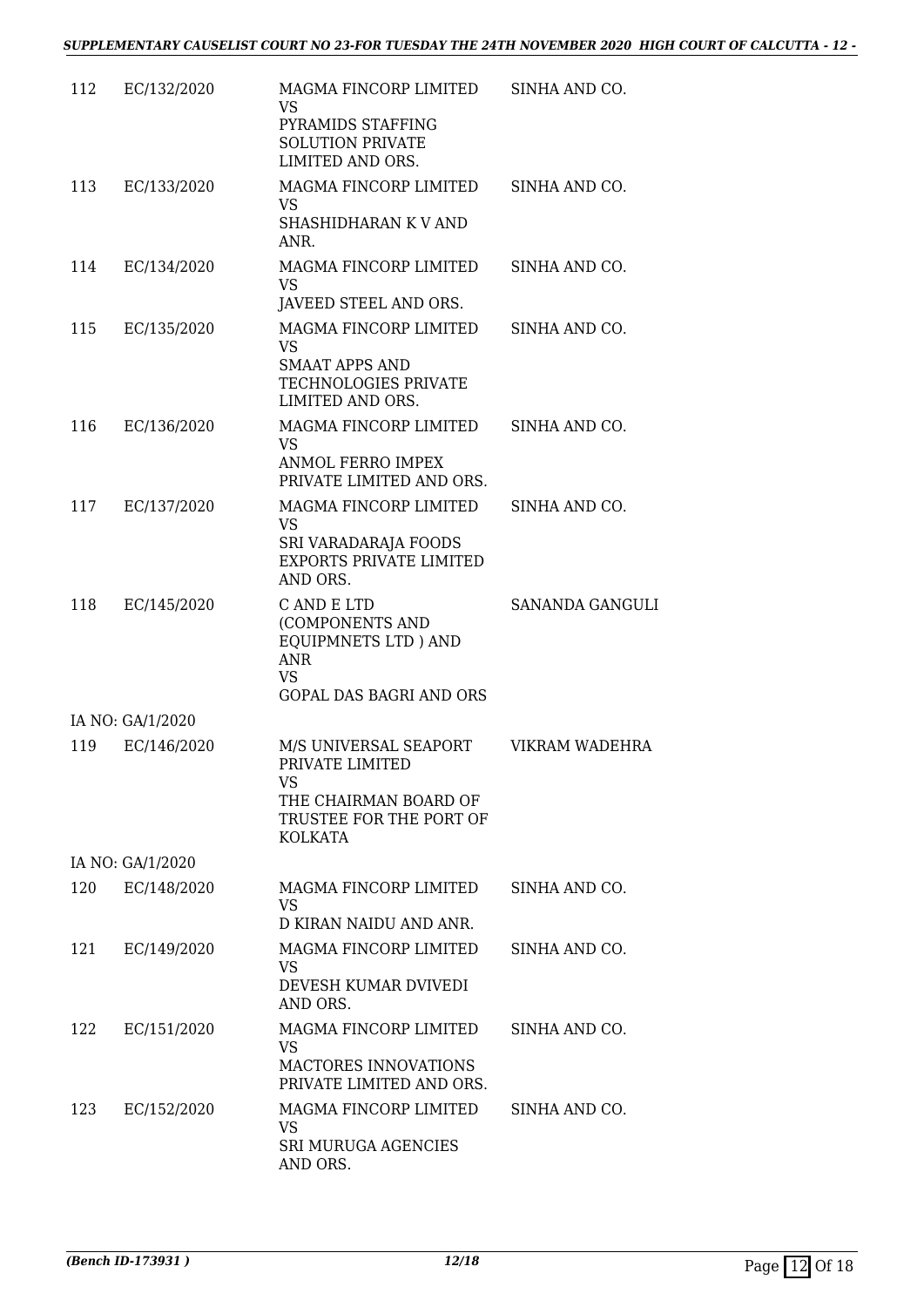| 124 | EC/153/2020                 | MAGMA FINCORP LIMITED<br><b>VS</b><br>SENTHIL KUMAR R AND<br>ANR.                                                            | SINHA AND CO.                       |
|-----|-----------------------------|------------------------------------------------------------------------------------------------------------------------------|-------------------------------------|
| 125 | EC/154/2020                 | MAGMA FINCORP LIMITED<br>VS<br>TRANS INTERNATIONAL<br>AND CO.                                                                | SINHA AND CO.                       |
| 126 | EC/155/2020                 | MAGMA HOUSING FINANCE<br>LIMITED<br><b>VS</b>                                                                                | SINHA AND CO.                       |
| 127 | EC/156/2020                 | V BABU AND ANR.<br>OPTIMAL POWER SYNERGY<br><b>INDIA PVT LTD</b><br><b>VS</b><br><b>BHARATHEAVY</b><br>ELECTRICALS LTD(BHEL) | <b>GANESH PRASAD</b><br><b>SHAW</b> |
|     | IA NO: GA/1/2020            |                                                                                                                              |                                     |
|     | wt128 AP/175/2020           | <b>BHARAT HEAVY</b><br>ELECTRICALS LIMITED-<br>ELECTRIC DIVISION<br><b>VS</b>                                                | <b>ARINDAM PAUL</b>                 |
|     |                             | OPTIMAL POWER SYNERGY<br><b>INDIA PVT LTD</b>                                                                                |                                     |
|     | IA NO: GA/1/2020, GA/2/2020 |                                                                                                                              |                                     |
| 129 | EC/158/2020                 | MAGMA FINCORP LIMITED<br><b>VS</b><br>VASAPALLI S SUNDAR<br>SINGH AND ORS.                                                   | SINHA AND CO.                       |
| 130 | EC/159/2020                 | MAGMA FINCORP LIMITED<br>VS<br>VASAPALLI KIRAN KUMAR<br>AND ORS.                                                             | SINHA AND CO.                       |
| 131 | EC/160/2020                 | MAGMA FINCORP LIMITED<br>VS —<br>J GOPINATH AND ORS.                                                                         | SINHA AND CO.                       |
| 132 | EC/161/2020                 | MAGMA FINCORP LIMITED<br>VS.<br>N. GOVERNOR AND ORS.                                                                         | SINHA AND CO.                       |
| 133 | EC/162/2020                 | MAGMA FINCORP LIMITED<br>VS<br>ENTURI SRINIVASA ACHARI<br>AND ANR.                                                           | SINHA AND CO.                       |
| 134 | EC/163/2020                 | MAGMA FINCORP LIMITED<br><b>VS</b><br>LALAM APPALANAIDU AND<br>ANR.                                                          | SINHA AND CO.                       |
| 135 | EC/164/2020                 | MAGMA FINCORP LIMITED<br>VS<br>TALLURI SREENIVASULU<br>AND ANR.                                                              | SINHA AND CO.                       |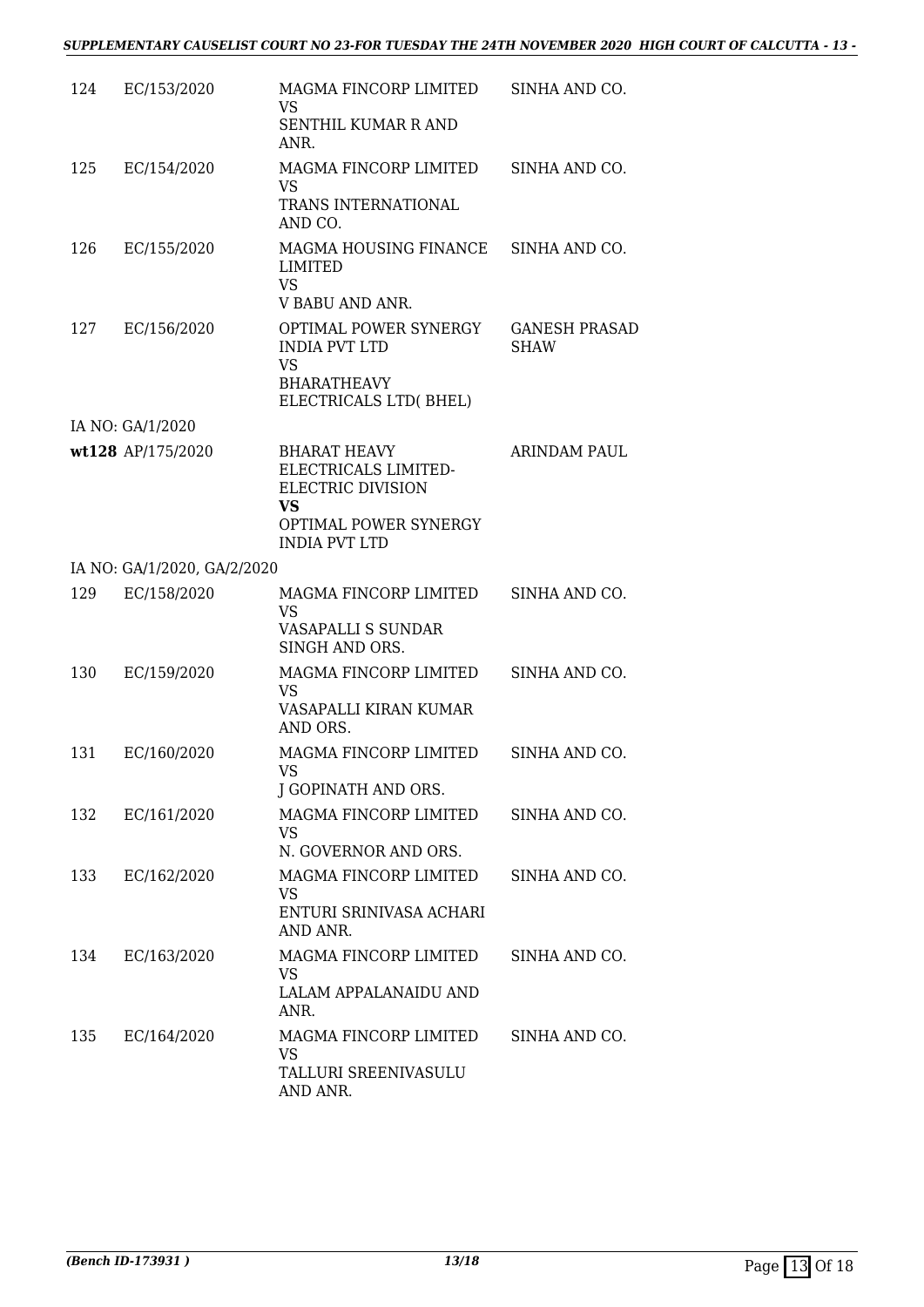| 136 | EC/165/2020 | MAGMA FINCORP LIMITED<br><b>VS</b><br><b>GIRJA TRADING CO. AND</b>                            | SINHA AND CO.               |
|-----|-------------|-----------------------------------------------------------------------------------------------|-----------------------------|
|     |             | ORS.                                                                                          |                             |
| 137 | EC/166/2020 | MAGMA FINCORP LIMITED<br>VS                                                                   | SINHA AND CO.               |
|     |             | SWEETU AGENCY AND ORS.                                                                        |                             |
| 138 | EC/167/2020 | MAGMA FINCORP LIMITED<br><b>VS</b>                                                            | SINHA AND CO.               |
|     |             | MEGA MEDICALS AND ORS.                                                                        |                             |
| 139 | EC/168/2020 | MAGMA FINCORP LIMITED<br>VS<br>RAJ KUMAR AND ORS.                                             | SINHA AND CO.               |
|     |             |                                                                                               |                             |
| 140 | EC/169/2020 | MAGMA FINCORP LIMITED<br>VS<br>NIKSHEPA MACHINING<br>TECHNOLOGIES PRIVATE<br>LIMITED AND ORS. | SINHA AND CO.               |
| 141 | EC/170/2020 | MAGMA FINCORP LIMITED<br><b>VS</b><br>SANA SREENIVASULA<br>REDDY AND ANR.                     | SINHA AND CO.               |
| 142 | EC/171/2020 | MAGMA FINCORP LIMITED                                                                         | SINHA AND CO.               |
|     |             | <b>VS</b><br><b>WORLDWIDE LOGISTICS</b><br>SOLUTIONS AND ORS.                                 |                             |
| 143 | EC/172/2020 | MAGMA FINCORP LIMITED<br><b>VS</b><br>SHAVEZ MIAN AND ORS.                                    | SINHA AND CO.               |
| 144 | EC/173/2020 | MAGMA FINCORP LIMITED<br><b>VS</b><br>PEHANAWA STUDIO AND<br>ORS.                             | SINHA AND CO.               |
| 145 | EC/174/2020 | KOTAK MAHINDRA BANK<br>LTD.<br>VS<br><b>SAUMYA MINING LIMITED</b>                             | SINHA AND CO.               |
|     |             | AND ANR.                                                                                      |                             |
| 146 | EC/175/2020 | KOTAK MAHINDRA BANK<br>LTD.<br><b>VS</b><br><b>SAUMYA MINING LIMITED</b><br>AND ANR.          | SINHA AND CO.               |
| 147 | EC/176/2020 | KOTAK MAHINDRA BANK<br>LTD.<br><b>VS</b><br><b>SAUMYA MINING LIMITED</b><br>AND ANR.          | SINHA AND CO.               |
| 148 | EC/187/2020 | RISHABH BENGANI<br>VS                                                                         | <b>CHOUDHURY AND</b><br>CO. |
|     |             | JAIDEEP HALWASIYA                                                                             |                             |
| 149 | EC/199/2020 | MAGMA FINCORP LIMITED<br>VS<br>P. RAJASEKAR AND ANR.                                          | K. K. PANDEY                |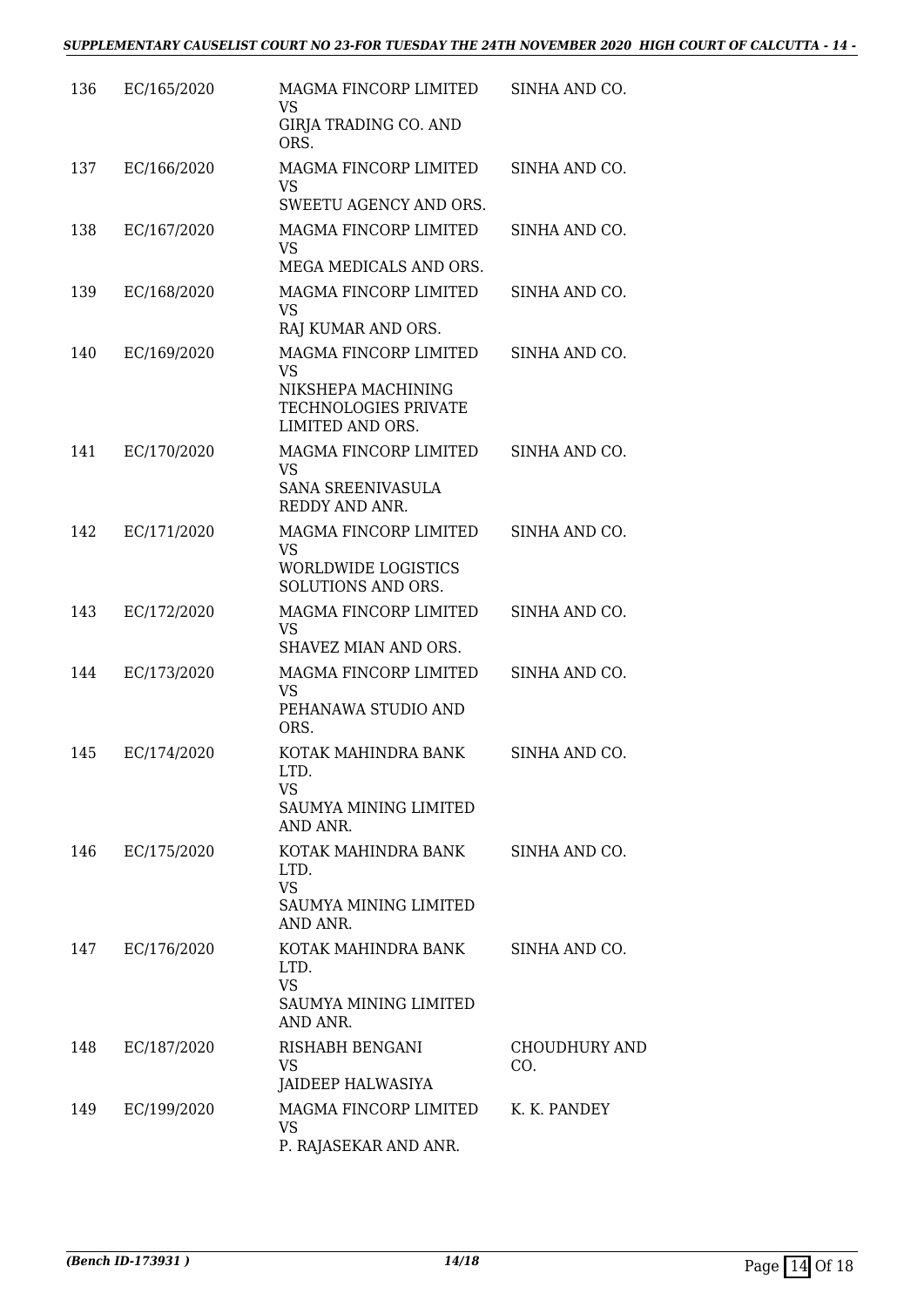| 150 | EC/207/2020                                  | TRANSMISSION (INDIA)<br><b>ENGINEERS</b><br><b>VS</b><br>EVEREST INFRA ENERGY<br>LIMITED AND ANR. | <b>RITESH KUMAR</b><br><b>GANGULY</b>                          |                                      |
|-----|----------------------------------------------|---------------------------------------------------------------------------------------------------|----------------------------------------------------------------|--------------------------------------|
|     |                                              | NON CONTENTIOUS BUSINESS (FOR FINAL DISPOSAL)                                                     |                                                                |                                      |
| 151 | PLA/85/2016                                  | IN THE GOODS OF: NANI<br>GOPAL BOSE, DECEASED<br><b>VS</b>                                        | <b>SWAPAN KUMAR</b><br><b>MALLICK</b>                          |                                      |
| 152 | PLA/144/2020                                 | IN THE GOODS OF MANAV<br>KEJRIWAL (DEC)<br><b>VS</b><br>NA                                        | L P AGARWALLA AND<br>CO                                        |                                      |
|     |                                              | <b>COMPANY MATTER (NEW)</b>                                                                       |                                                                |                                      |
| 153 | IA NO. CA/25/2020                            | KUMARDHUBI FIRE                                                                                   |                                                                |                                      |
|     | In BIFR/65/1988                              | CLAYSILICON W.LTDINLIQN<br>Vs<br>THE O/L -VS- M/S.                                                | R.C.PRASAD                                                     | HIMADRI<br><b>CHAKRABORTY</b>        |
|     |                                              | <b>CROMPTON TOOLS</b><br><b>CORPORATION</b>                                                       |                                                                |                                      |
| 154 | IA NO. CA/23/2020<br>(Old No:<br>CA/58/2020) | KUMARDHUBI FIRE<br>CLAYSILICON W.LTDINLIQN<br><b>Vs</b>                                           | R.C.PRASAD                                                     | <b>HIMADRI</b><br><b>CHAKRABORTY</b> |
|     |                                              | RE: DECLARE AND MAKE<br>PAYMENT OF DIVIDEND.                                                      |                                                                |                                      |
|     | In BIFR/65/1988                              |                                                                                                   |                                                                |                                      |
| 155 | IA NO. CA/24/2020<br>(Old No:<br>CA/59/2020) | KUMARDHUBI FIRE<br>CLAYSILICON W.LTDINLIQN<br><b>Vs</b><br>RE: DECLARE AND MAKE                   | R.C.PRASAD                                                     | HIMADRI<br><b>CHAKRABORTY</b>        |
|     |                                              | PAYMENT OF DIVIDEND.                                                                              |                                                                |                                      |
| 156 | In BIFR/65/1988<br>IA NO. CA/19/2020         | IN THE MATTER OF :                                                                                | <b>SRIVASTAVA</b>                                              |                                      |
|     |                                              | <b>FORTUNE FURNITECH</b><br>PRIVATE LIMITED -AND-                                                 | <b>SRIVASTAVA &amp;</b><br>COMPANY                             |                                      |
|     | In CP/77/2012                                | Vs<br>IN THE MATTER OF : HDFC<br><b>BANK LIMITED</b>                                              |                                                                |                                      |
| 157 | IA NO. CA/20/2020                            | IN THE MATTER OF :<br>FORTUNE FURNITECH<br>PRIVATE LIMITED - AND-                                 | <b>SRIVASTAVA</b><br><b>SRIVASTAVA &amp;</b><br><b>COMPANY</b> |                                      |
|     | In CP/77/2012                                | Vs                                                                                                |                                                                |                                      |
| 158 | IA NO. CA/10/2020<br>(Old No:<br>CA/34/2020) | RE: TIRUPATI FUELS PVT<br>LTD -AND-<br>Vs<br>RE: MSTC LTD                                         | DIPAK DEY<br>DIPAK DEY                                         |                                      |
|     | In CP/203/2014                               |                                                                                                   |                                                                |                                      |
| 159 | IA NO. CA/5/2019<br>(Old No:<br>CA/101/2019) | IN THE MATTER OF: SUNIL<br>AGRO EXPORTS LTD. - AND-<br>Vs<br>M/S. ECOVINAL                        | <b>AMRITAM MANDAL</b><br><b>AMRITAM MANDAL</b>                 |                                      |
|     | In CP/910/2014                               | INTERNATIONAL PVT. LTD.                                                                           |                                                                |                                      |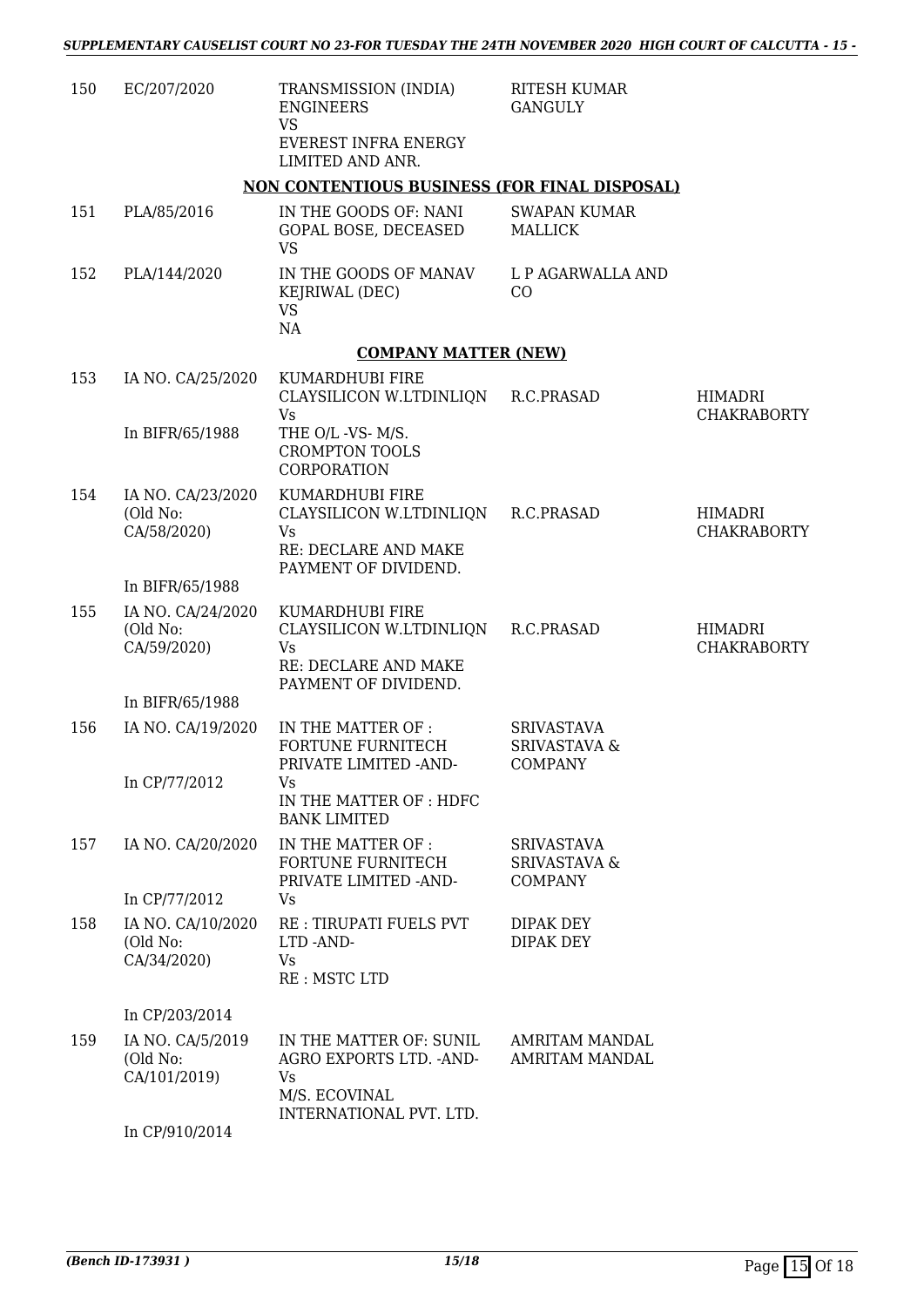#### *SUPPLEMENTARY CAUSELIST COURT NO 23-FOR TUESDAY THE 24TH NOVEMBER 2020 HIGH COURT OF CALCUTTA - 16 -*

| 160 | IA NO. CA/9/2020<br>(Old No:<br>CA/63/2020)  | IN THE MATTER OF:<br><b>GOLDMINE AGRO LIMITED -</b><br>AND-<br><b>Vs</b><br>THE O/L -VS- AJOY DHARA | <b>TRIPTIMOY</b><br><b>TALUKDER</b><br><b>TRIPTIMOY</b><br><b>TALUKDER</b> |                                    |
|-----|----------------------------------------------|-----------------------------------------------------------------------------------------------------|----------------------------------------------------------------------------|------------------------------------|
|     | In CP/261/2015                               |                                                                                                     |                                                                            |                                    |
| 161 | IA NO. CA/8/2020<br>(Old No:<br>CA/62/2020)  | IN THE MATTER OF:<br>GOLDMINE AGRO LIMITED -<br>AND-<br>Vs<br>THE O/L -VS- AJOY DHARA               | <b>TRIPTIMOY</b><br><b>TALUKDER</b><br><b>TRIPTIMOY</b><br><b>TALUKDER</b> |                                    |
|     | In CP/261/2015                               |                                                                                                     |                                                                            |                                    |
| 162 | IA NO. CA/8/2020                             | RE : RESPONSE HOTELS &<br>RESORTS PVT LTD -AND-<br><b>Vs</b>                                        | MD. ASHRAFUL HUQ<br>MD. ASHRAFUL HUQ                                       |                                    |
|     | In CP/533/2015                               | <b>IDBI BANK LIMITED -VS-</b><br>THE O/L                                                            |                                                                            |                                    |
|     |                                              | <b>COMPANY MATTER ADJOURNED</b>                                                                     |                                                                            |                                    |
| 163 | IA NO. CA/18/2020<br>(Old No:<br>CA/68/2020) | $M/S.$ NET 4<br>COMMUNICATION LTD<br>Vs                                                             | ANS ASSOCIATES<br>ANS ASSOCIATES                                           |                                    |
|     |                                              | SREI EQUIPMENT FINANCE<br><b>LTD</b>                                                                |                                                                            |                                    |
|     | In CP/760/2013                               |                                                                                                     |                                                                            |                                    |
|     |                                              | <b>ADJOURNED MOTION</b>                                                                             |                                                                            |                                    |
| 164 | IA NO. GA/13/2020                            | SAHAJ E-VILLAGE LTD &<br>ANR.<br>Vs                                                                 | ANS ASSOCIATES<br>ANS ASSOCIATES                                           |                                    |
|     | In CS/177/2015                               | CSC E-GOVERNANCE<br>SERVICES INDIA LTD                                                              |                                                                            |                                    |
| 165 | IA NO. GA/2/2020                             | <b>SOLVEX PROPERTIES &amp;</b><br>SERVICES PVT LTD<br>Vs                                            | <b>SINGHVI</b><br><b>SINGHVI &amp; CO</b>                                  |                                    |
|     | In CS/32/2016                                | MARCO POLO<br>RESTAURANTS PVT LTD                                                                   |                                                                            |                                    |
| 166 | IA NO. GA/4/2020<br>(Old No:<br>GA/926/2020) | IN THE GOODS OF:<br>AMULYA KUMAR GANGULY<br>(DECEASED) -AND-<br>Vs                                  | MR. SANTANU<br><b>CHATTERJEE</b>                                           |                                    |
|     | In TS/18/2017                                | ARPITA ROY (NEE SAHA) &<br>ANR. - VS- SAMAR GANGULY<br>& ANR.                                       |                                                                            |                                    |
| 167 | IA NO. GA/3/2020<br>(Old No:<br>GA/925/2020) | IN THE GOODS OF:<br>AMULYA KUMAR GANGULY<br>(DECEASED) -AND-<br>Vs                                  | MR. SANTANU<br><b>CHATTERIEE</b>                                           |                                    |
|     | In TS/18/2017                                | ARPITA ROY (NEE SAHA) &<br>ANR. - VS- SAMAR GANGULY<br>& ANR.                                       |                                                                            |                                    |
| 168 | IA NO. GA/5/2020<br>(Old No:<br>GA/852/2020) | <b>CIVIL ENGINEERS</b><br><b>ENTERPRISES PRIVATE</b><br>LIMITED<br>Vs                               | <b>SANDERSONS</b><br><b>SANDERSONS &amp;</b><br><b>MORGANS</b>             | APARAJITA GHOSH<br>APARAJITA GHOSH |
|     | In CS/26/2018                                | STATE OF NAGALAND                                                                                   |                                                                            |                                    |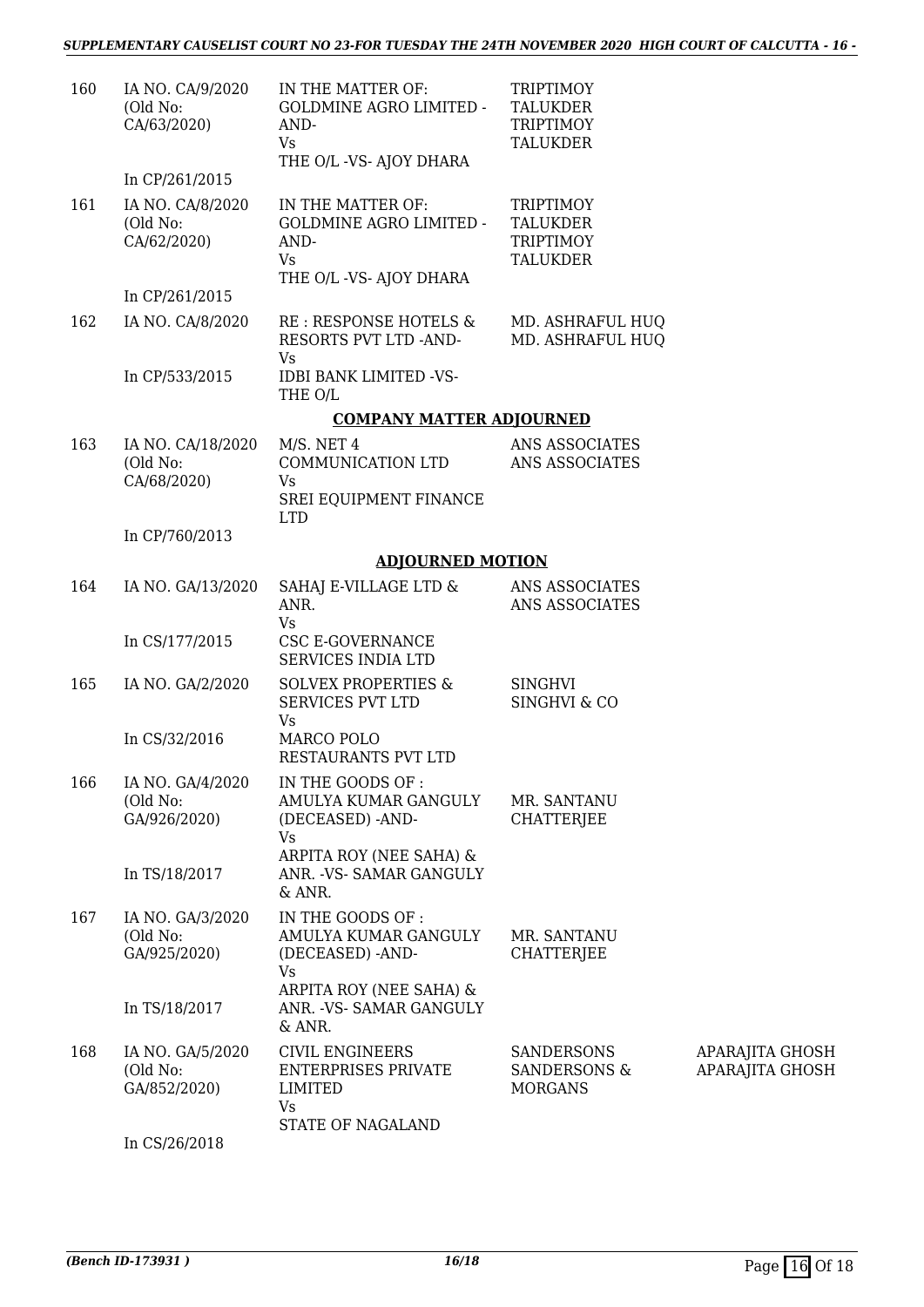| 169 | IA NO. GA/1/2019<br>(Old No: | HAKIMUDDIN BHEMAT<br>Vs                                                                                                                  | ANAND FARMANIA<br>ANAND FARMANIA                                                             |
|-----|------------------------------|------------------------------------------------------------------------------------------------------------------------------------------|----------------------------------------------------------------------------------------------|
|     | GA/2637/2019)                | MAHAVEER PRASAD<br>AGARWAL AND ANR.                                                                                                      |                                                                                              |
|     | In CS/252/2019               |                                                                                                                                          |                                                                                              |
| 170 | AP/322/2019                  | MANOJ KUMAR BHAGAT<br>AND ORS<br><b>VS</b>                                                                                               | <b>JOYJIT DUTTA</b>                                                                          |
|     |                              | HIRALAL PANDEY                                                                                                                           |                                                                                              |
|     |                              | No:GA/603/2020), GA/5/2020(Old No:GA/672/2020)                                                                                           | IA NO: GA/1/2019, GA/2/2020(Old No:GA/73/2020), GA/3/2020(Old No:GA/602/2020), GA/4/2020(Old |
| 171 | CS/54/2020                   | <b>BRH WEALTH KREATORS</b><br>LIMITED<br><b>VS</b>                                                                                       | M/S. L.P.AGARWALLA<br>AND CO.                                                                |
|     |                              | HDFC BANK LIMITED                                                                                                                        |                                                                                              |
|     |                              | IA NO: GA/1/2020(Old No:GA/869/2020), GA/2/2020, GA/3/2020                                                                               |                                                                                              |
| 172 | CS/55/2020                   | <b>BASUDEV BUILDERS</b><br>PRIVATE LIMITED AND ANR<br>VS                                                                                 | L.P.AGARWALLA AND<br>CO.                                                                     |
|     |                              | <b>SOUTH INDIAN BANK</b><br><b>LIMITED AND ANR</b>                                                                                       |                                                                                              |
|     | IA NO: GA/1/2020             |                                                                                                                                          |                                                                                              |
| 173 | CS/56/2020                   | SUPER SMELTERS LIMITED<br><b>VS</b>                                                                                                      | <b>NIKUNJ BARLIA</b>                                                                         |
|     |                              | VISA RESOURCES PTE<br>LIMITED AND ANR.                                                                                                   |                                                                                              |
|     |                              | IA NO: GA/1/2020(Old No:GA/841/2020), GA/2/2020(Old No:GA/859/2020), GA/3/2020                                                           |                                                                                              |
| 174 | IA NO. GA/1/2020             | ROSE RESIDENCY PVT LTD                                                                                                                   | CHOUDHURY AND CO                                                                             |
|     | (Old No:<br>GA/1068/2020)    | Vs<br>MANI S RANISATI FINVEST<br><b>LTD</b>                                                                                              | CHOUDHURY AND CO                                                                             |
|     | In CS/61/2020                |                                                                                                                                          |                                                                                              |
| 175 | IA NO. GA/1/2020             | <b>EMAMI LIMITED</b>                                                                                                                     | SANJAY GINODIA                                                                               |
|     | (Old No:<br>GA/909/2020)     | Vs<br><b>HINDUSTAN UNILEVER</b><br><b>LIMITED</b>                                                                                        | SANJAY GINODIA                                                                               |
|     | In CS/62/2020                |                                                                                                                                          |                                                                                              |
| 176 | IA NO. GA/2/2020             | <b>EMAMI LIMITED</b>                                                                                                                     | SANJAY GINODIA                                                                               |
|     | (Old No:<br>GA/910/2020)     | Vs<br>HINDUSTAN UNILEVER<br><b>LIMITED</b>                                                                                               | SANJAY GINODIA                                                                               |
|     | In CS/62/2020                |                                                                                                                                          |                                                                                              |
| 177 | CS/74/2020                   | <b>GAURISHANKER BIHANI</b><br>VS                                                                                                         | SOUMALYA GANGULI                                                                             |
|     |                              | <b>IMPERIAL TUBES PRIVATE</b><br><b>LIMITED</b>                                                                                          |                                                                                              |
|     |                              | IA NO: GA/1/2020(Old No:GA/1020/2020), GA/2/2020(Old No:GA/1021/2020), GA/3/2020(Old<br>No:GA/1190/2020), GA/4/2020(Old No:GA/1191/2020) |                                                                                              |